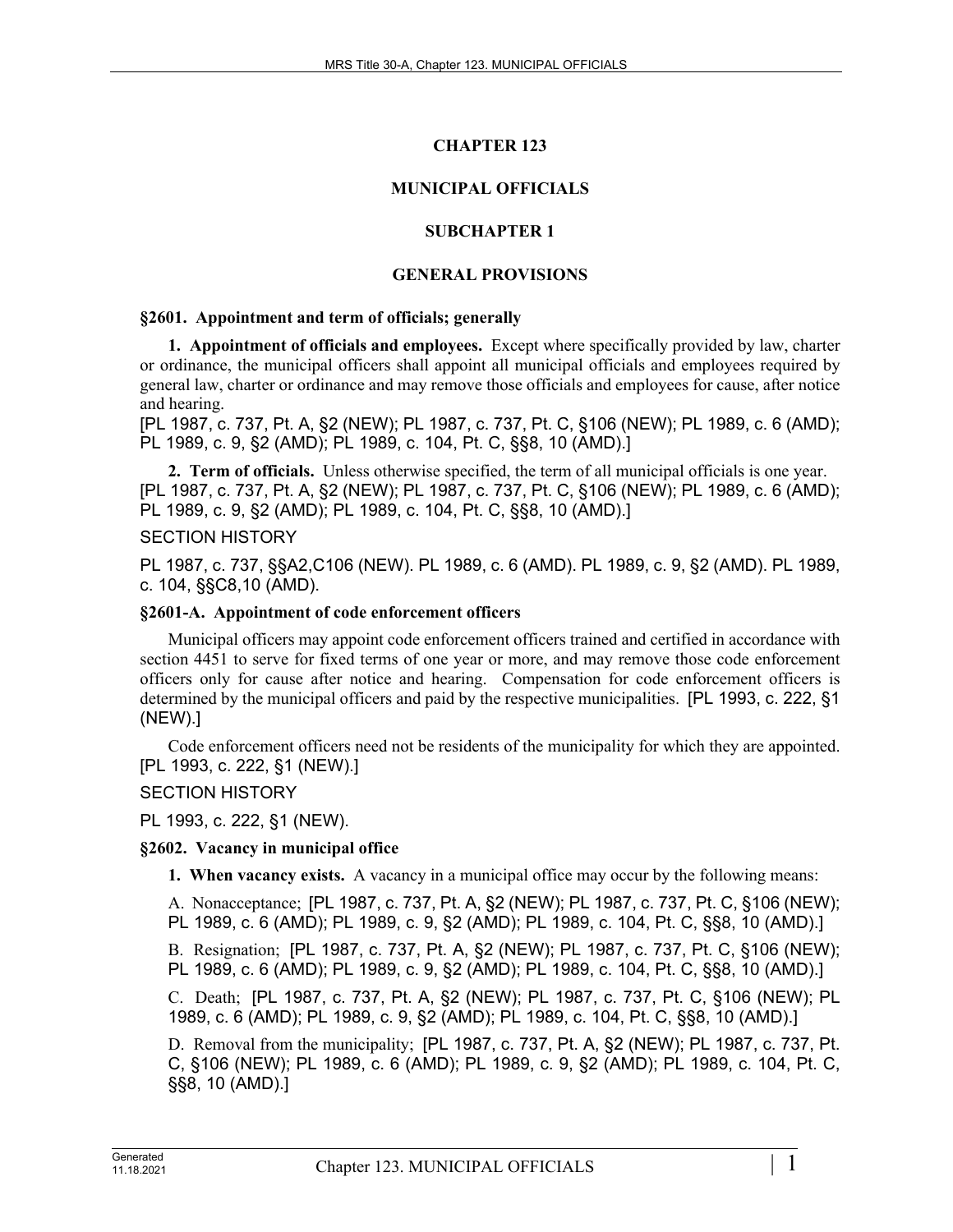E. Permanent disability or incompetency; [PL 1987, c. 737, Pt. A, §2 (NEW); PL 1987, c. 737, Pt. C, §106 (NEW); PL 1989, c. 6 (AMD); PL 1989, c. 9, §2 (AMD); PL 1989, c. 104, Pt. C, §§8, 10 (AMD).]

F. Failure to qualify for the office within 10 days after written demand by the municipal officers; [PL 2011, c. 324, §2 (AMD).]

G. Failure of the municipality to elect a person to office; or [PL 2011, c. 324, §3 (AMD).]

H. Recall pursuant to section 2505. [PL 2011, c. 324, §4 (NEW).] [PL 2011, c. 324, §§2-4 (AMD).]

**2. Vacancy in office other than member of select board or school committee.** When there is a vacancy in a town office other than a vacancy on the select board or school committee, the select board may appoint a qualified person to fill the vacancy. [PL 2021, c. 275, §34 (AMD).]

**3. Vacancy in office of member of select board.** When there is a vacancy on the select board, the select board may call a town meeting to elect a qualified person to fill the vacancy. [PL 2021, c. 275, §35 (AMD).]

**4. Vacancy in school committee.** A vacancy in a municipality's school committee shall be filled as provided in Title 20‑A, section 2305, subsection 4.

[PL 1987, c. 737, Pt. A, §2 (NEW); PL 1987, c. 737, Pt. C, §106 (NEW); PL 1989, c. 6 (AMD); PL 1989, c. 9, §2 (AMD); PL 1989, c. 104, Pt. C, §§8, 10 (AMD).]

**5. Person appointed qualifies.** The person appointed to fill a vacant office must qualify in the same manner as one chosen in the regular course of municipal activity. [PL 1987, c. 737, Pt. A, §2 (NEW); PL 1987, c. 737, Pt. C, §106 (NEW); PL 1989, c. 6 (AMD); PL 1989, c. 9, §2 (AMD); PL 1989, c. 104, Pt. C, §§8, 10 (AMD).]

**6. Home rule authority.** Under its home rule authority, a municipality may apply different provisions governing the existence of vacancies in municipal offices and the method of filling those vacancies as follows:

A. Any change in the provisions of this section relating to a school committee must be accomplished by charter; and [PL 1993, c. 369, §1 (AMD).]

B. Any change in the provisions of this section relating to any other municipal office may be accomplished by charter or ordinance. [PL 1987, c. 737, Pt. A, §2 (NEW); PL 1987, c. 737, Pt. C, §106 (NEW); PL 1989, c. 6 (AMD); PL 1989, c. 9, §2 (AMD); PL 1989, c. 104, Pt. C, §§8, 10 (AMD).]

[PL 1993, c. 369, §1 (AMD).]

**7. Authority to act.** Words in any statute, charter or ordinance giving authority to 3 or more persons authorize a majority to act when the statute, charter or ordinance does not otherwise specify. Notwithstanding any law to the contrary, a vacancy on an elected or appointed municipal or quasimunicipal body does not in itself impair the authority of the remaining members to act unless a statute, charter or ordinance expressly prohibits the municipal or quasi-municipal body from acting during the period of any vacancy and does not in itself affect the validity of any action no matter when taken. [PL 2007, c. 396, §3 (NEW); PL 2007, c. 396, §4 (AFF).]

### SECTION HISTORY

PL 1987, c. 737, §§A2,C106 (NEW). PL 1989, c. 6 (AMD). PL 1989, c. 9, §2 (AMD). PL 1989, c. 104, §§C8,10 (AMD). PL 1991, c. 270, §3 (AMD). PL 1993, c. 369, §1 (AMD). PL 2007, c. 396, §3 (AMD). PL 2007, c. 396, §4 (AFF). PL 2011, c. 324, §§2-4 (AMD). PL 2021, c. 275, §§34, 35 (AMD).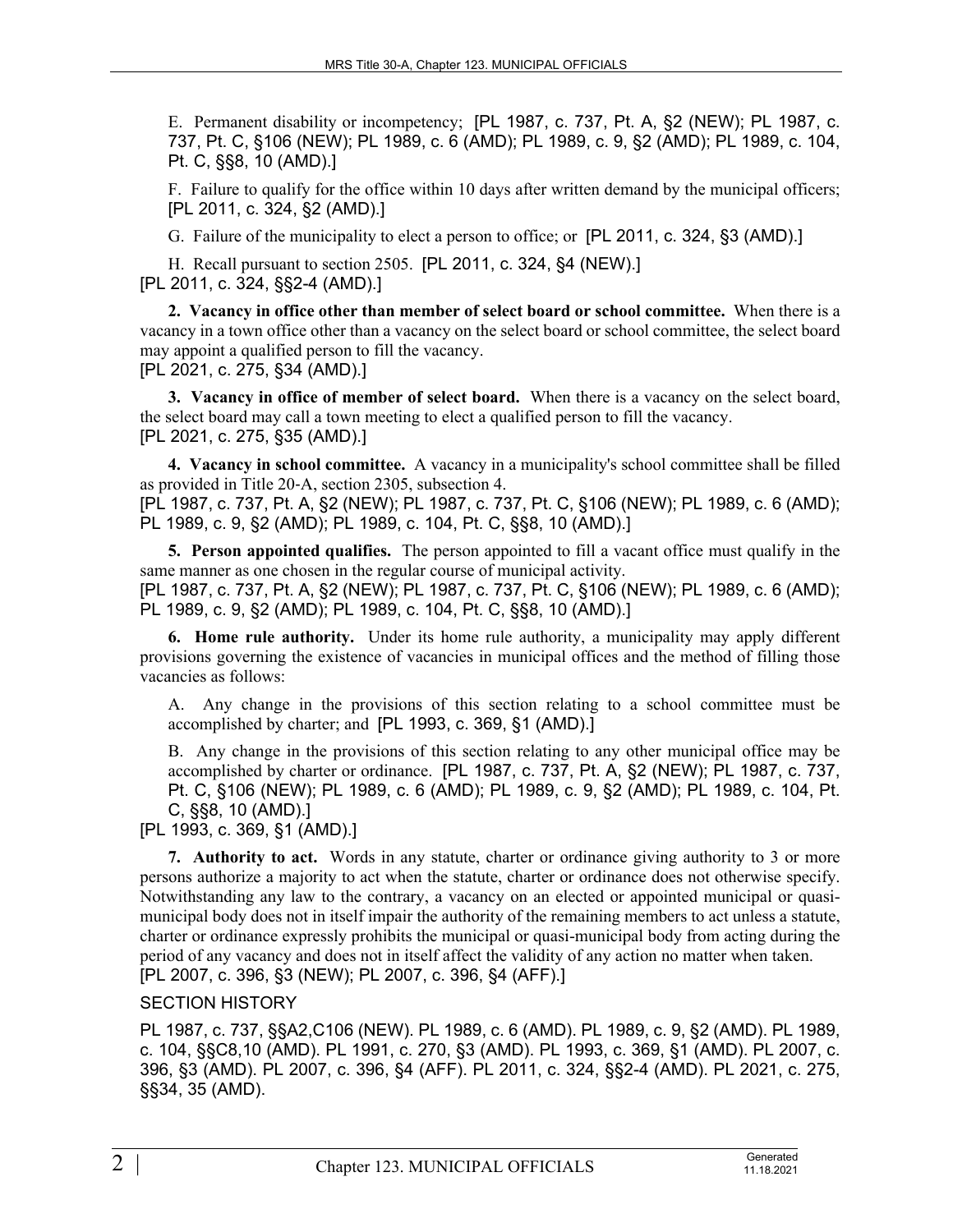### **§2603. Deputy officials**

The clerk, treasurer and collector of a municipality may each appoint in writing one or more qualified persons as deputies. [PL 1995, c. 57, §1 (AMD).]

**1. Sworn and oath recorded.** Before assuming the duties of office, the deputy must be sworn and the fact of the oath recorded as provided in section 2526, subsection 9.

[PL 1987, c. 737, Pt. A, §2 (NEW); PL 1987, c. 737, Pt. C, §106 (NEW); PL 1989, c. 6 (AMD); PL 1989, c. 9, §2 (AMD); PL 1989, c. 104, Pt. C, §§8, 10 (AMD).]

**2. Term; duties.** The deputy serves at the will of the appointing official. The deputy may perform any of the duties of office prescribed by the appointing official.

[PL 1987, c. 737, Pt. A, §2 (NEW); PL 1987, c. 737, Pt. C, §106 (NEW); PL 1989, c. 6 (AMD); PL 1989, c. 9, §2 (AMD); PL 1989, c. 104, Pt. C, §§8, 10 (AMD).]

**3. Bond liability.** The appointing official and the surety on the official's bond are liable for all acts and omissions of the official's deputy.

[PL 1987, c. 737, Pt. A, §2 (NEW); PL 1987, c. 737, Pt. C, §106 (NEW); PL 1989, c. 6 (AMD); PL 1989, c. 9, §2 (AMD); PL 1989, c. 104, Pt. C, §§8, 10 (AMD).]

**4. Absence.** If the clerk, treasurer or tax collector fails to do so, the municipal officers may appoint a deputy to act during any absence.

[PL 1987, c. 737, Pt. A, §2 (NEW); PL 1987, c. 737, Pt. C, §106 (NEW); PL 1989, c. 6 (AMD); PL 1989, c. 9, §2 (AMD); PL 1989, c. 104, Pt. C, §§8, 10 (AMD).]

### SECTION HISTORY

PL 1987, c. 737, §§A2,C106 (NEW). PL 1989, c. 6 (AMD). PL 1989, c. 9, §2 (AMD). PL 1989, c. 104, §§C8,10 (AMD). PL 1995, c. 57, §1 (AMD).

### **§2604. Definitions**

As used in section 2605, unless the context otherwise indicates, the following terms have the following meanings. [PL 1987, c. 737, Pt. A, §2 (NEW); PL 1987, c. 737, Pt. C, §106 (NEW); PL 1989, c. 6 (AMD); PL 1989, c. 9, §2 (AMD); PL 1989, c. 104, Pt. C, §§8, 10 (AMD).]

**1. Body.** "Body" means the governing unit of a municipality or county, and any subunit of government of a municipality or county, including, but not limited to, agencies, authorities, boards, commissions and offices.

[PL 1987, c. 737, Pt. A, §2 (NEW); PL 1987, c. 737, Pt. C, §106 (NEW); PL 1989, c. 6 (AMD); PL 1989, c. 9, §2 (AMD); PL 1989, c. 104, Pt. C, §§8, 10 (AMD).]

**2. Official.** "Official" means any elected or appointed member of a municipal or county government or of a quasi-municipal corporation.

[PL 1987, c. 737, Pt. A, §2 (NEW); PL 1987, c. 737, Pt. C, §106 (NEW); PL 1989, c. 6 (AMD); PL 1989, c. 9, §2 (AMD); PL 1989, c. 104, Pt. C, §§8, 10 (AMD).]

**3. Quasi-municipal corporation.** "Quasi-municipal corporation" means any governmental unit embracing a portion of a municipality, a single municipality or several municipalities which is created by law to deliver public services but which is not a general purpose governmental unit. This definition includes, but is not limited to, utility districts under the jurisdiction of the Public Utilities Commission and school administrative districts.

[PL 1987, c. 737, Pt. A, §2 (NEW); PL 1987, c. 737, Pt. C, §106 (NEW); PL 1989, c. 6 (AMD); PL 1989, c. 9, §2 (AMD); PL 1989, c. 104, Pt. C, §§8, 10 (AMD).]

## SECTION HISTORY

PL 1987, c. 737, §§A2,C106 (NEW). PL 1989, c. 6 (AMD). PL 1989, c. 9, §2 (AMD). PL 1989, c. 104, §§C8,10 (AMD).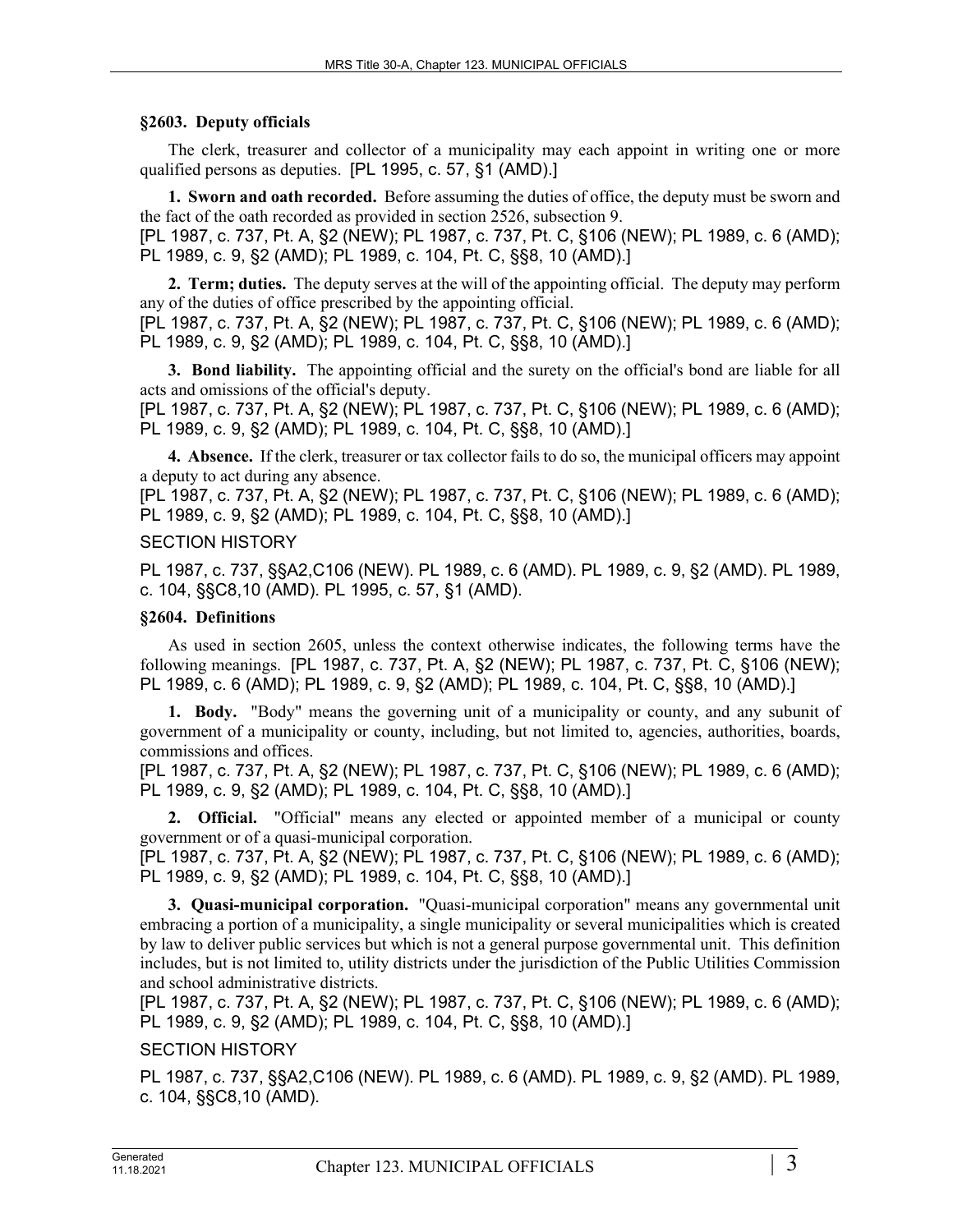### **§2605. Conflicts of interest**

Certain proceedings of municipalities, counties and quasi-municipal corporations and their officials are voidable and actionable according to the following provisions. [PL 1987, c. 737, Pt. A, §2 (NEW); PL 1987, c. 737, Pt. C, §106 (NEW); PL 1989, c. 6 (AMD); PL 1989, c. 9, §2 (AMD); PL 1989, c. 104, Pt. C, §§8, 10 (AMD).]

**1. Voting.** The vote of a body is voidable when any official in an official position votes on any question in which that official has a direct or an indirect pecuniary interest. [PL 1987, c. 737, Pt. A, §2 (NEW); PL 1987, c. 737, Pt. C, §106 (NEW); PL 1989, c. 6 (AMD);

PL 1989, c. 9, §2 (AMD); PL 1989, c. 104, Pt. C, §§8, 10 (AMD).]

**2. Contracts.** A contract, other than a contract obtained through properly advertised bid procedures, made by a municipality, county or quasi-municipal corporation during the term of an official of a body of the municipality, county or quasi-municipal corporation involved in the negotiation or award of the contract who has a direct or an indirect pecuniary interest in it is voidable, except as provided in subsection 4.

[PL 1987, c. 737, Pt. A, §2 (NEW); PL 1987, c. 737, Pt. C, §106 (NEW); PL 1989, c. 6 (AMD); PL 1989, c. 9, §2 (AMD); PL 1989, c. 104, Pt. C, §§8, 10 (AMD).]

**3. Restrain proceedings.** The Superior Court may restrain proceedings in violation of this section on the application of at least 10 residents of the municipality, county or area served by the quasimunicipal corporation.

[PL 1987, c. 737, Pt. A, §2 (NEW); PL 1987, c. 737, Pt. C, §106 (NEW); PL 1989, c. 6 (AMD); PL 1989, c. 9, §2 (AMD); PL 1989, c. 104, Pt. C, §§8, 10 (AMD).]

**4. Direct or indirect pecuniary interest.** In the absence of actual fraud, an official of a body of the municipality, county government or a quasi-municipal corporation involved in a question or in the negotiation or award of a contract is deemed to have a direct or indirect pecuniary interest in a question or in a contract where the official is an officer, director, partner, associate, employee or stockholder of a private corporation, business or other economic entity to which the question relates or with which the unit of municipal, county government or the quasi-municipal corporation contracts only where the official is directly or indirectly the owner of at least 10% of the stock of the private corporation or owns at least a 10% interest in the business or other economic entity.

When an official is deemed to have a direct or indirect pecuniary interest, the vote on the question or the contract is not voidable and actionable if the official makes full disclosure of interest before any action is taken and if the official abstains from voting, from the negotiation or award of the contract and from otherwise attempting to influence a decision in which that official has an interest. The official's disclosure and a notice of abstention from taking part in a decision in which the official has an interest shall be recorded with the clerk or secretary of the municipal or county government or the quasi-municipal corporation.

A. This subsection does not prohibit a member of a city or town council or a member of a quasimunicipal corporation who is a teacher from making or renewing a teacher employment contract with the municipality or quasi-municipal corporation for which the member serves. [PL 1987, c. 737, Pt. A, §2 (NEW); PL 1987, c. 737, Pt. C, §106 (NEW); PL 1989, c. 6 (AMD); PL 1989, c. 9, §2 (AMD); PL 1989, c. 104, Pt. C, §§8, 10 (AMD).]

[PL 1987, c. 737, Pt. A, §2 (NEW); PL 1987, c. 737, Pt. C, §106 (NEW); PL 1989, c. 6 (AMD); PL 1989, c. 9, §2 (AMD); PL 1989, c. 104, Pt. C, §§8, 10 (AMD).]

**5. Former municipal and county officials.** This subsection applies to former municipal and county officials.

A. No former municipal or county official may, for anyone other than the municipality or county, knowingly act as an agent or attorney, or participate in a proceeding before a municipal or county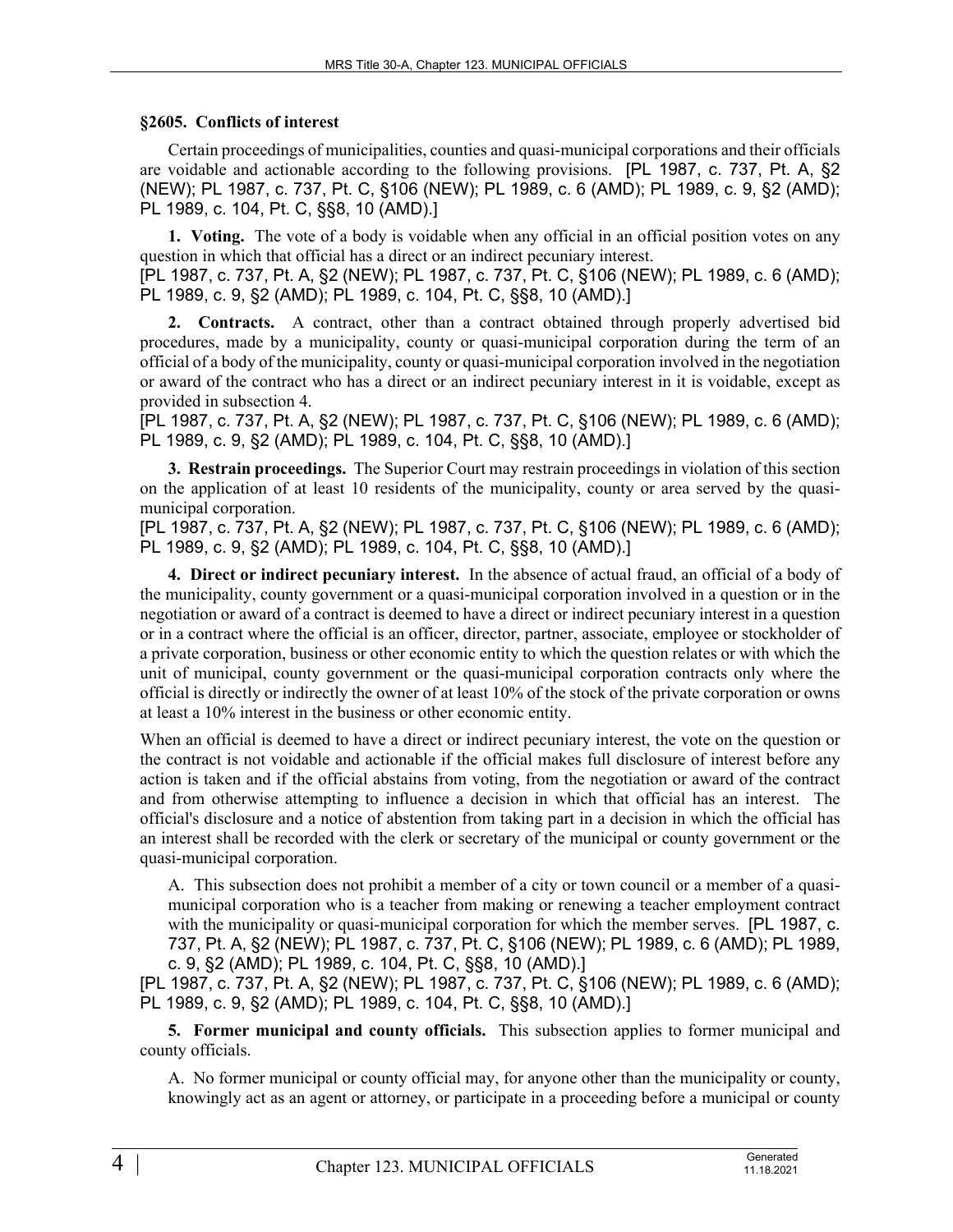government body for one year after termination of the official's employment or term of office with that government body in connection with any proceeding:

(1) In which the specific issue was pending before the municipal or county official and was directly within the responsibilities of that official; and

(2) Which was completed at least one year before the termination of that official's employment or term of office. [PL 1989, c. 104, Pt. A, §22 (NEW); PL 1989, c. 104, Pt. C, §10 (NEW).]

B. No former municipal or county official may, for anyone other than the municipality or county, knowingly act as an agent or attorney, or participate in a proceeding before a municipal or county government body at any time after termination of the official's employment or term of office with that government body in connection with any proceeding:

(1) In which the specific issue was pending before the municipal or county official and was directly within the responsibilities of that official; and

(2) Which was pending within one year of the termination of the municipal or county official's employment or term of office. [PL 1989, c. 104, Pt. A, §22 (NEW); PL 1989, c. 104, Pt. C, §10 (NEW).]

C. This subsection may not be construed to prohibit former municipal or county officials from doing personal business with the municipality or county. This subsection does not limit the application of Title 17‑A, chapter 25. [PL 1989, c. 104, Pt. A, §22 (NEW); PL 1989, c. 104, Pt. C, §10 (NEW).]

For the purpose of this subsection, a municipal or county government body includes an agency, board, commission, authority, committee, legislative body, department or other governmental entity of a municipality or county.

[PL 1989, c. 104, Pt. A, §22 (NEW); PL 1989, c. 104, Pt. C, §10 (NEW).]

**6. Avoidance of appearance of conflict of interest.** Every municipal and county official shall attempt to avoid the appearance of a conflict of interest by disclosure or by abstention. [PL 1989, c. 104, Pt. A, §22 (NEW); PL 1989, c. 104, Pt. C, §10 (NEW).]

**7. Municipal officers adopt ethics policy.** In their discretion, the municipal officers may adopt an ethics policy governing the conduct of elected and appointed municipal officials. [PL 1989, c. 561, §19 (NEW).]

SECTION HISTORY

PL 1987, c. 737, §§A2,C106 (NEW). PL 1989, c. 6 (AMD). PL 1989, c. 9, §2 (AMD). PL 1989, c. 104, §§A22,C8,C10 (AMD). PL 1989, c. 561, §19 (AMD).

### **§2606. Prohibited appointments**

No municipal officer, during the term for which that officer has been elected and for one year thereafter, may be appointed to any civil office of profit or employment position of the municipality, which was created or the compensation of which was increased by the action of the municipal officers during the officer's term. This section shall not be construed to prohibit actions allowed or required under state or federal law, municipal ordinance or municipal charter. [PL 1987, c. 737, Pt. A, §2 (NEW); PL 1987, c. 737, Pt. C, §106 (NEW); PL 1989, c. 6 (AMD); PL 1989, c. 9, §2 (AMD); PL 1989, c. 104, Pt. C, §§8, 10 (AMD).]

## SECTION HISTORY

PL 1987, c. 737, §§A2,C106 (NEW). PL 1989, c. 6 (AMD). PL 1989, c. 9, §2 (AMD). PL 1989, c. 104, §§C8,10 (AMD).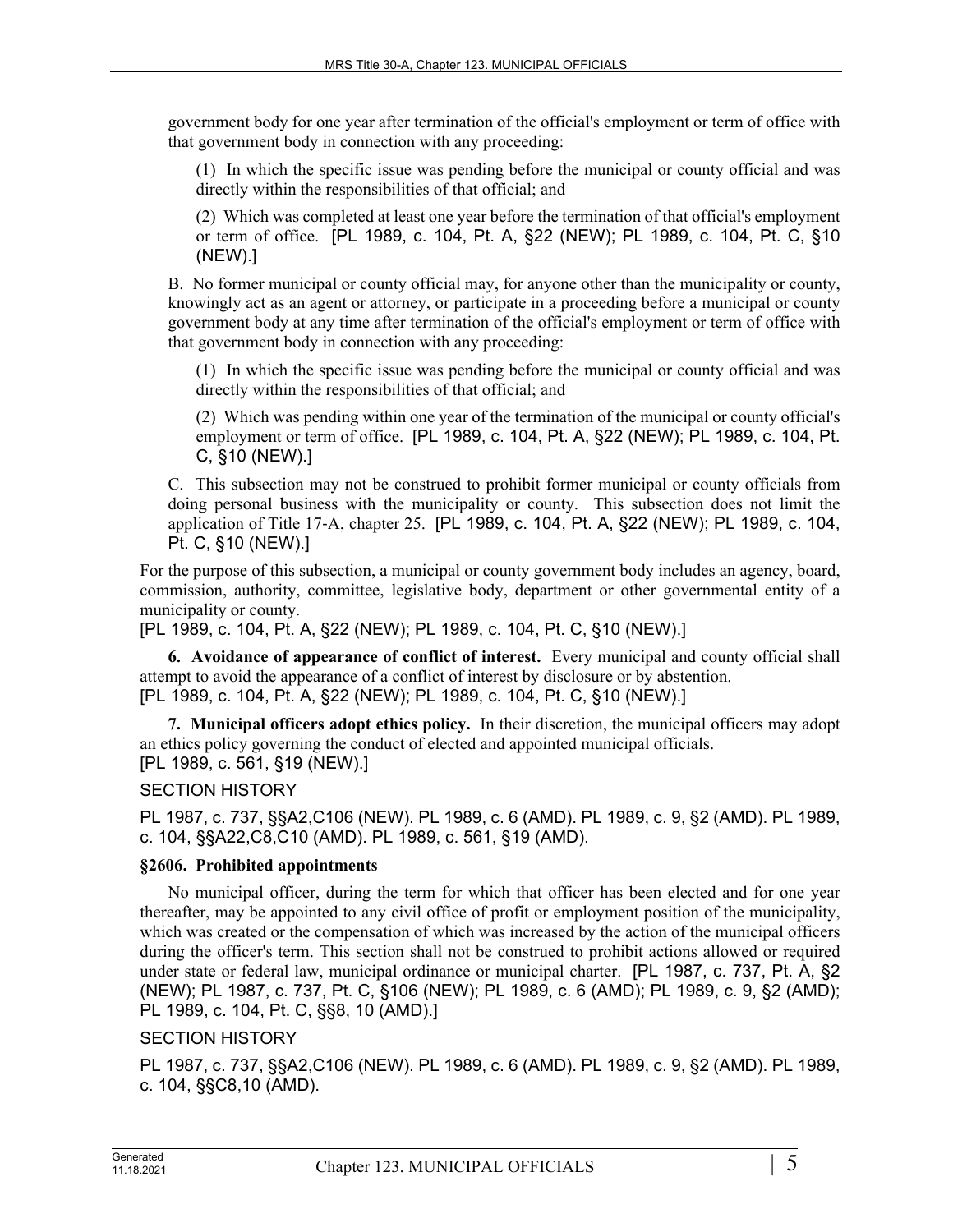### **§2607. Neglect of official duty**

A municipal official who neglects or refuses to perform a duty of office commits a civil violation for which a fine of not more than \$100 for each offense may be adjudged, when no other penalty is provided. The fine shall be recovered on complaint to the use of the municipality. [PL 1987, c. 737, Pt. A, §2 (NEW); PL 1987, c. 737, Pt. C, §106 (NEW); PL 1989, c. 6 (AMD); PL 1989, c. 9, §2 (AMD); PL 1989, c. 104, Pt. C, §§8, 10 (AMD).]

### SECTION HISTORY

PL 1987, c. 737, §§A2,C106 (NEW). PL 1989, c. 6 (AMD). PL 1989, c. 9, §2 (AMD). PL 1989, c. 104, §§C8,10 (AMD).

### **SUBCHAPTER 2**

### **TOWN MANAGER PLAN**

### **§2631. Town manager plan**

**1. Applicable laws.** The form of government provided in this subchapter shall be known as the "town manager plan" and, together with general law not inconsistent, shall govern any town in which the voters have adopted this plan at a meeting held at least 90 days before the annual meeting. [PL 1987, c. 737, Pt. A, §2 (NEW); PL 1987, c. 737, Pt. C, §106 (NEW); PL 1989, c. 6 (AMD); PL 1989, c. 9, §2 (AMD); PL 1989, c. 104, Pt. C, §§8, 10 (AMD).]

**2. Government.** The government of each town under this subchapter must consist of a town meeting, an elected select board, an elected school committee, an appointed town manager and any other officials and employees that may be appointed under this subchapter, general law or ordinance. Other town officials may be elected by ballot, including, but not limited to, moderator, assessors, board of overseers, clerk and treasurer. The election of officials at the last annual town meeting must require that those town offices continue to be filled by election until the town designates otherwise. [PL 2021, c. 275, §36 (AMD).]

**3. Duration.** Once adopted, the town manager plan remains in effect until revoked at a town meeting held at least 90 days before the annual meeting unless the voters of the town adopt a charter. [PL 1987, c. 737, Pt. A, §2 (NEW); PL 1987, c. 737, Pt. C, §106 (NEW); PL 1989, c. 6 (AMD); PL 1989, c. 9, §2 (AMD); PL 1989, c. 104, Pt. C, §§8, 10 (AMD).]

### SECTION HISTORY

PL 1987, c. 737, §§A2,C106 (NEW). PL 1989, c. 6 (AMD). PL 1989, c. 9, §2 (AMD). PL 1989, c. 104, §§C8,10 (AMD). PL 2021, c. 275, §36 (AMD).

### **§2632. Qualifications of town manager**

**1. Selection by board; professional qualification.** The select board shall choose the town manager solely on the basis of executive and administrative qualifications with special reference to actual experience in, or knowledge of, the duties of office under this subchapter. [PL 2021, c. 275, §37 (AMD).]

**2. Residency.** The town manager need not be a resident of the town or State when appointed, but, while in office, may reside outside the town or State only with the approval of the select board. [PL 2021, c. 275, §37 (AMD).]

**3. Prohibited offices.** A town manager may not serve as moderator, or be a member of the select board, assessor or member of the school committee. [PL 2021, c. 275, §37 (AMD).]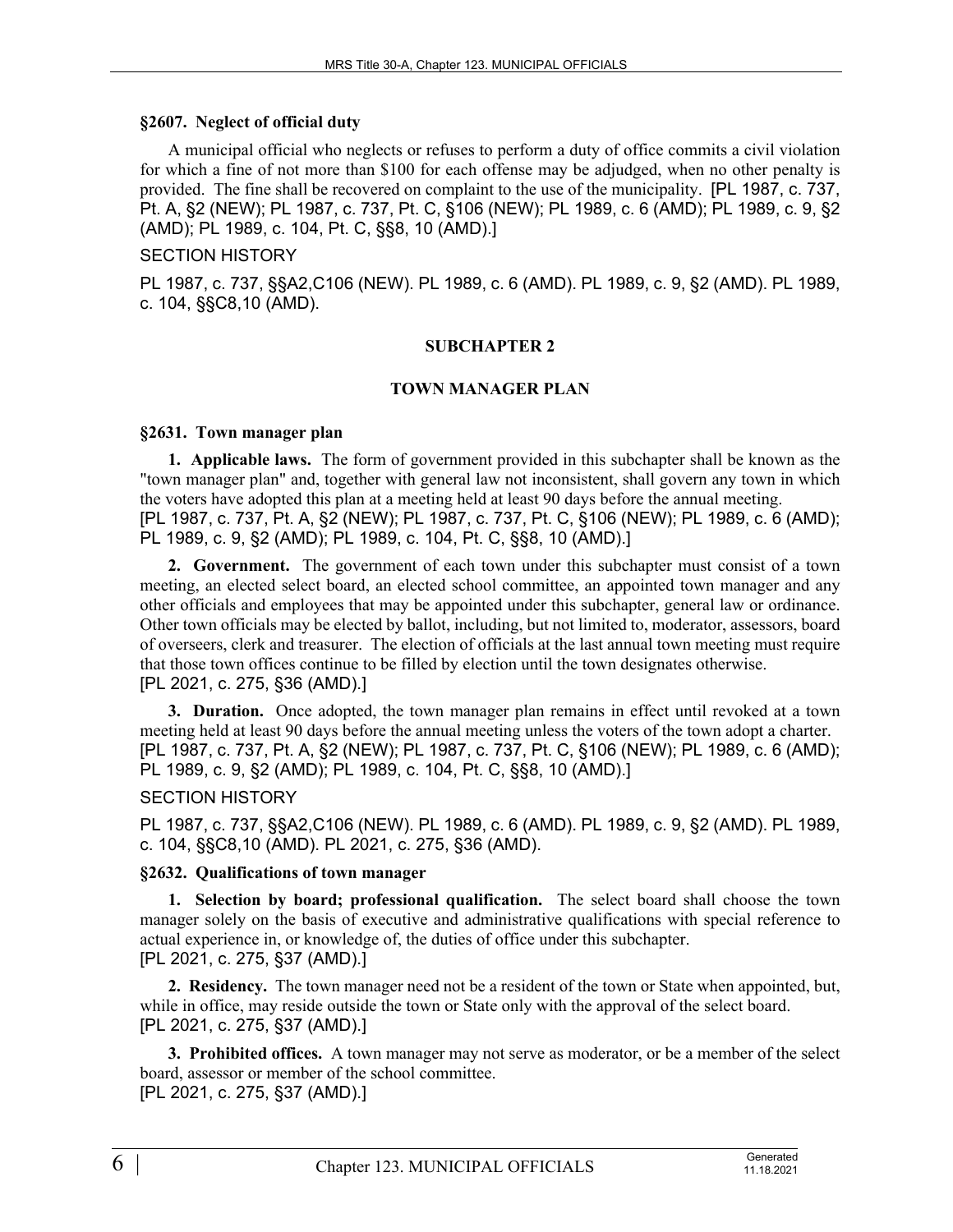## SECTION HISTORY

PL 1987, c. 737, §§A2,C106 (NEW). PL 1989, c. 6 (AMD). PL 1989, c. 9, §2 (AMD). PL 1989, c. 104, §§C8,10 (AMD). PL 2021, c. 275, §37 (AMD).

## **§2633. Term, compensation, removal, suspension**

**1. Term.** The town manager shall hold office for an indefinite term unless otherwise specified by contract.

[PL 1987, c. 737, Pt. A, §2 (NEW); PL 1987, c. 737, Pt. C, §106 (NEW); PL 1989, c. 6 (AMD); PL 1989, c. 9, §2 (AMD); PL 1989, c. 104, Pt. C, §§8, 10 (AMD).]

**2. Compensation.** The select board shall determine the compensation of the town manager. [PL 2021, c. 275, §38 (AMD).]

**3. Removal, suspension.** The select board may remove or suspend the town manager for cause in accordance with the following procedures.

A. The select board shall file a written preliminary resolution with the town clerk stating the specific reasons for the proposed removal. A copy of that resolution must be delivered to the manager within 10 days of filing. [PL 2021, c. 275, §39 (AMD).]

B. Within 20 days of receiving the resolution, the manager may reply in writing and request a public hearing. [PL 1987, c. 737, Pt. A, §2 (NEW); PL 1987, c. 737, Pt. C, §106 (NEW); PL 1989, c. 6 (AMD); PL 1989, c. 9, §2 (AMD); PL 1989, c. 104, Pt. C, §§8, 10 (AMD).]

C. Upon request for a public hearing, the select board shall hold one at least 10 days but not more than 30 days after the request is filed. [PL 2021, c. 275, §39 (AMD).]

D. After the public hearing or at the expiration of the time permitted the manager to request the public hearing, if no such request is made, the select board may adopt or reject the resolution of removal. [PL 2021, c. 275, §39 (AMD).]

E. The select board may suspend the manager from duty in the preliminary resolution, but the manager's salary may not be affected until the final resolution of removal has been adopted. [PL 2021, c. 275, §39 (AMD).]

[PL 2021, c. 275, §39 (AMD).]

## SECTION HISTORY

PL 1987, c. 737, §§A2,C106 (NEW). PL 1989, c. 6 (AMD). PL 1989, c. 9, §2 (AMD). PL 1989, c. 104, §§C8,10 (AMD). PL 2021, c. 275, §§38, 39 (AMD).

## **§2634. Absence or disability of town manager**

The town manager may designate a qualified administrative official of the town to perform the manager's duties during a temporary absence or disability, subject to confirmation by the select board. If the town manager does not make this designation, the select board may appoint a town official to perform the manager's duties during the absence or disability and until the manager returns or the disability ceases. [PL 2021, c. 275, §40 (AMD).]

## SECTION HISTORY

PL 1987, c. 737, §§A2,C106 (NEW). PL 1989, c. 6 (AMD). PL 1989, c. 9, §2 (AMD). PL 1989, c. 104, §§C8,10 (AMD). PL 2021, c. 275, §40 (AMD).

### **§2635. Select board to act as a body; administrative service to be performed through town manager; committees**

It is the intention of this subchapter that the select board as a body shall exercise all administrative and executive powers of the town except as provided in this subchapter. The select board shall deal with the administrative services solely through the town manager and may not give orders to any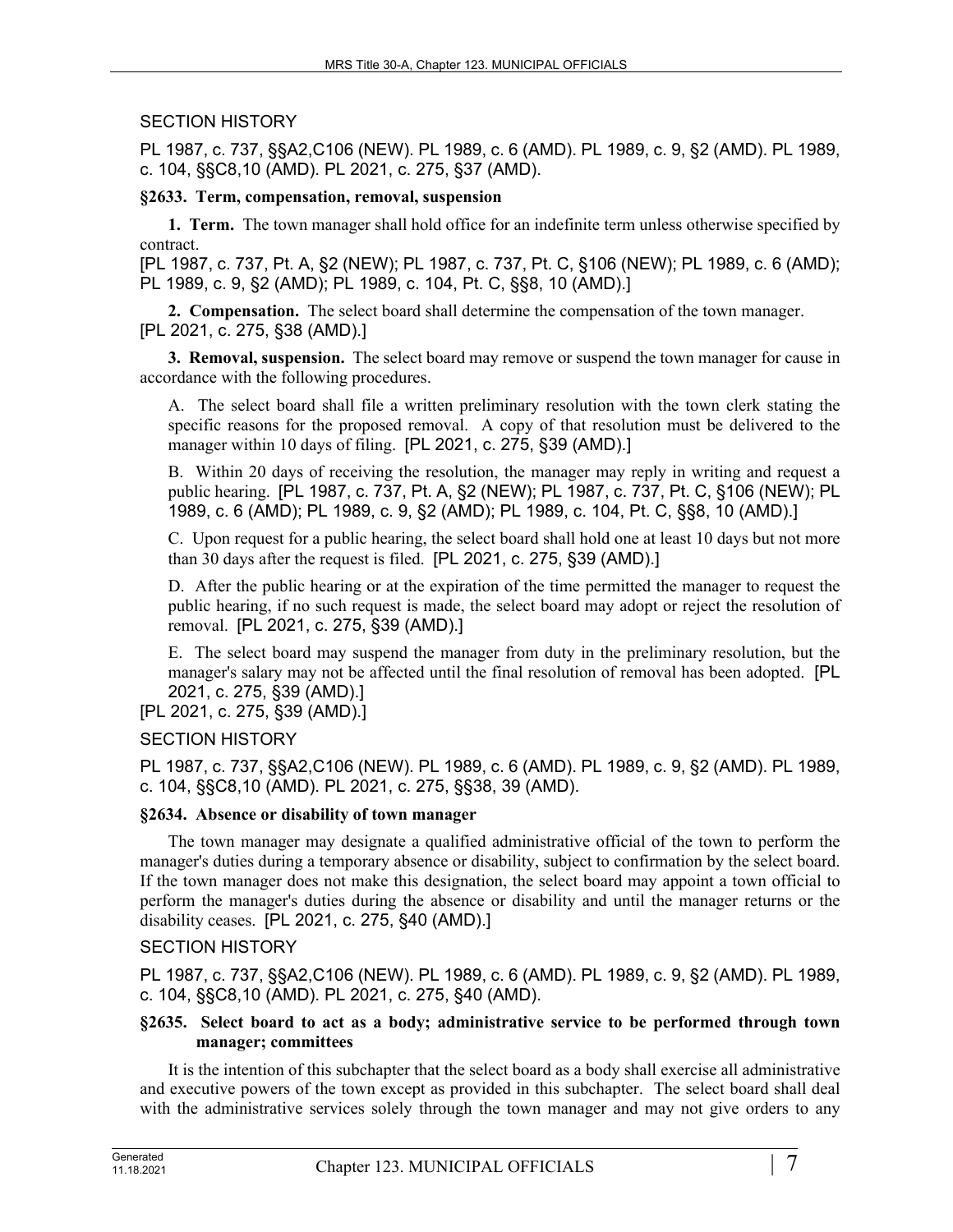subordinates of the manager, either publicly or privately. This section does not prevent the select board from appointing committees or commissions of its own members or of citizens to conduct investigations into the conduct of any official or department, or any matter relating to the welfare of the town. [PL 2021, c. 275, §41 (AMD).]

## SECTION HISTORY

PL 1987, c. 737, §§A2,C106 (NEW). PL 1989, c. 6 (AMD). PL 1989, c. 9, §2 (AMD). PL 1989, c. 104, §§C8,10 (AMD). PL 2021, c. 275, §41 (AMD).

## **§2636. Powers and duties of town manager**

The town manager: [PL 1987, c. 737, Pt. A, §2 (NEW); PL 1987, c. 737, Pt. C, §106 (NEW); PL 1989, c. 6 (AMD); PL 1989, c. 9, §2 (AMD); PL 1989, c. 104, Pt. C, §§8, 10 (AMD).]

**1. Executive and administrative officer.** Is the chief executive and administrative official of the town;

[PL 1987, c. 737, Pt. A, §2 (NEW); PL 1987, c. 737, Pt. C, §106 (NEW); PL 1989, c. 6 (AMD); PL 1989, c. 9, §2 (AMD); PL 1989, c. 104, Pt. C, §§8, 10 (AMD).]

**2. Administer offices.** Is responsible to the select board for the administration of all departments and offices over which the select board has control; [PL 2021, c. 275, §42 (AMD).]

**3. Execute laws and ordinances.** Shall execute all laws and ordinances of the town; [PL 1987, c. 737, Pt. A, §2 (NEW); PL 1987, c. 737, Pt. C, §106 (NEW); PL 1989, c. 6 (AMD); PL 1989, c. 9, §2 (AMD); PL 1989, c. 104, Pt. C, §§8, 10 (AMD).]

**4. Department head.** Shall serve in any office as the head of any department under the control of the select board when directed by the select board; [PL 2021, c. 275, §42 (AMD).]

**5. Appoint department heads.** Shall appoint, subject to confirmation by the select board, supervise and control the heads of departments under the control of the select board when the department is not headed by the town manager under subsection 4; [PL 2021, c. 275, §42 (AMD).]

**6. Appoint town officials.** Unless otherwise provided by town ordinance, shall appoint, supervise and control all town officials whom the municipal officers are required by law to appoint, except members of boards, commissions, committees and single assessors; and appoint, supervise and control all other officials, subordinates and assistants, except that the town manager may delegate this authority to a department head and report all appointments to the select board; [PL 2021, c. 275, §42 (AMD).]

**7. Purchasing agent.** Shall act as purchasing agent for all departments, except the school department, except that the town or the select board may require that all purchases greater than a designated amount must be submitted to sealed bid; [PL 2021, c. 275, §42 (AMD).]

**8. Attend meetings of select board.** Shall attend all meetings of the select board, and the town manager may attend meetings when the manager's removal is being considered; [PL 2021, c. 275, §42 (AMD).]

**9. Make recommendations.** Shall make recommendations to the select board for the more efficient operation of the town;

[PL 2021, c. 275, §42 (AMD).]

**10. Attend town meetings.** Shall attend all town meetings and hearings;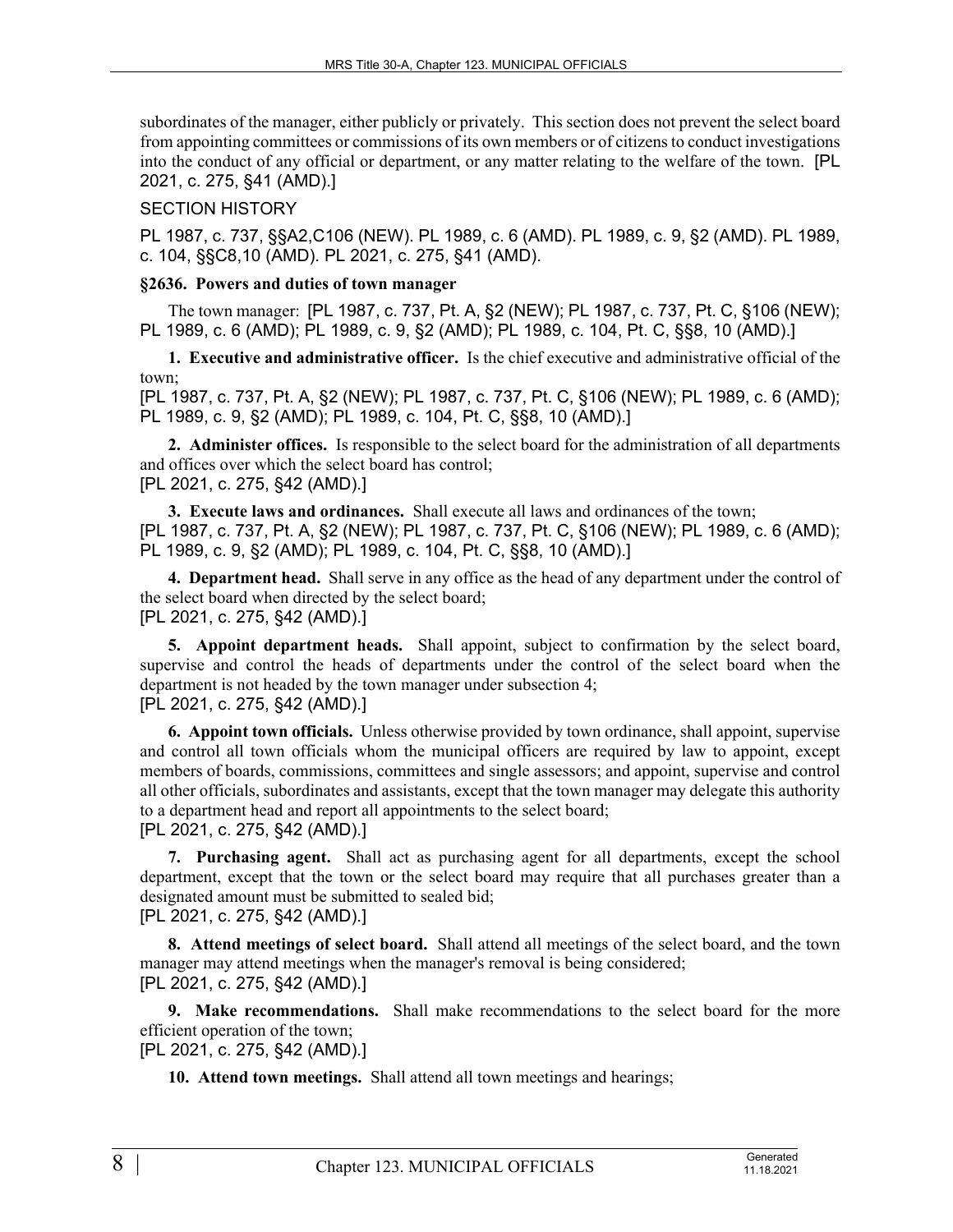[PL 1987, c. 737, Pt. A, §2 (NEW); PL 1987, c. 737, Pt. C, §106 (NEW); PL 1989, c. 6 (AMD); PL 1989, c. 9, §2 (AMD); PL 1989, c. 104, Pt. C, §§8, 10 (AMD).]

**11. Inform of financial condition.** Shall keep the select board and the residents of the town informed as to the town's financial condition; [PL 2021, c. 275, §42 (AMD).]

**12. Collect data.** Shall collect data necessary to prepare the budget; [PL 1987, c. 737, Pt. A, §2 (NEW); PL 1987, c. 737, Pt. C, §106 (NEW); PL 1989, c. 6 (AMD); PL 1989, c. 9, §2 (AMD); PL 1989, c. 104, Pt. C, §§8, 10 (AMD).]

**13. Assist residents.** Shall assist, insofar as possible, residents and taxpayers in discovering their lawful remedies in cases involving complaints of unfair vendor, administrative and governmental practices; and

[PL 1987, c. 737, Pt. A, §2 (NEW); PL 1987, c. 737, Pt. C, §106 (NEW); PL 1989, c. 6 (AMD); PL 1989, c. 9, §2 (AMD); PL 1989, c. 104, Pt. C, §§8, 10 (AMD).]

**14. Remove appointments.** Has exclusive authority to remove for cause, after notice and hearing, all persons whom the manager is authorized to appoint and report all removals to the select board. [PL 2021, c. 275, §42 (AMD).]

### SECTION HISTORY

PL 1987, c. 737, §§A2,C106 (NEW). PL 1989, c. 6 (AMD). PL 1989, c. 9, §2 (AMD). PL 1989, c. 104, §§C8,10 (AMD). PL 2021, c. 275, §42 (AMD).

### **§2637. Transitional provisions**

The select board, by resolve, may provide for the orderly transition of the town government. These resolves may not infringe upon the rights of any official or employee of the town and may not be inconsistent with this subchapter. [PL 2021, c. 275, §43 (AMD).]

## SECTION HISTORY

PL 1987, c. 737, §§A2,C106 (NEW). PL 1989, c. 6 (AMD). PL 1989, c. 9, §2 (AMD). PL 1989, c. 104, §§C8,10 (AMD). PL 2021, c. 275, §43 (AMD).

### **§2638. Regional cooperation**

**1. Agreement.** Any 2 or more towns may enter into an agreement, not inconsistent with this subchapter, to employ and share a manager.

[PL 1987, c. 737, Pt. A, §2 (NEW); PL 1987, c. 737, Pt. C, §106 (NEW); PL 1989, c. 6 (AMD); PL 1989, c. 9, §2 (AMD); PL 1989, c. 104, Pt. C, §§8, 10 (AMD).]

**2. Selection of manager.** The select boards of the contracting towns shall act as a joint board for the purposes of selecting and removing for cause the manager, except that each town has a single vote. [PL 2021, c. 275, §44 (AMD).]

**3. Compensation.** The agreement must contain a formula establishing the percentage of the manager's compensation to be contributed by each town. The select boards shall determine the manager's total compensation acting as a joint board, each town having a single vote. [PL 2021, c. 275, §45 (AMD).]

**4. Duration.** The agreement must specify the method of partial or complete termination of the agreement.

[PL 1987, c. 737, Pt. A, §2 (NEW); PL 1987, c. 737, Pt. C, §106 (NEW); PL 1989, c. 6 (AMD); PL 1989, c. 9, §2 (AMD); PL 1989, c. 104, Pt. C, §§8, 10 (AMD).]

## SECTION HISTORY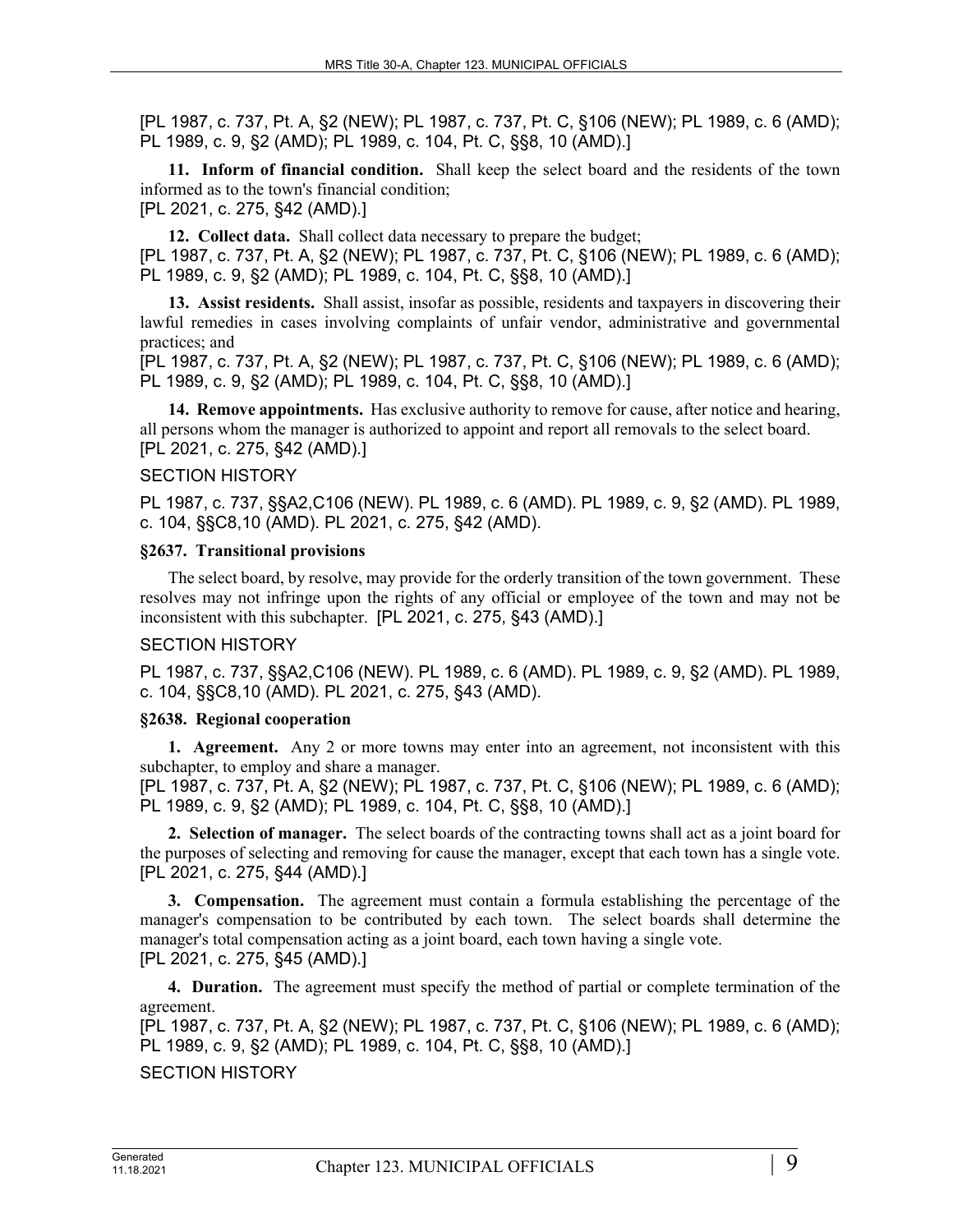PL 1987, c. 737, §§A2,C106 (NEW). PL 1989, c. 6 (AMD). PL 1989, c. 9, §2 (AMD). PL 1989, c. 104, §§C8,10 (AMD). PL 2021, c. 275, §§44, 45 (AMD).

### **§2639. Application**

All municipalities operating under the repealed Title 30, chapter 213, subchapter II are deemed to have made the adoption under section 2631, subsection 1, as of October 1, 1969. [PL 1987, c. 737, Pt. A, §2 (NEW); PL 1987, c. 737, Pt. C, §106 (NEW); PL 1989, c. 6 (AMD); PL 1989, c. 9, §2 (AMD); PL 1989, c. 104, Pt. C, §§8, 10 (AMD).]

### SECTION HISTORY

PL 1987, c. 737, §§A2,C106 (NEW). PL 1989, c. 6 (AMD). PL 1989, c. 9, §2 (AMD). PL 1989, c. 104, §§C8,10 (AMD).

### **SUBCHAPTER 3**

### **MUNICIPAL CLERKS**

### **§2651. Bond**

A municipality may require its clerk to be bonded according to section 5601, before assuming the duties of office. [PL 1987, c. 737, Pt. A, §2 (NEW); PL 1987, c. 737, Pt. C, §106 (NEW); PL 1989, c. 6 (AMD); PL 1989, c. 9, §2 (AMD); PL 1989, c. 104, Pt. C, §§8, 10 (AMD).]

### SECTION HISTORY

PL 1987, c. 737, §§A2,C106 (NEW). PL 1989, c. 6 (AMD). PL 1989, c. 9, §2 (AMD). PL 1989, c. 104, §§C8,10 (AMD).

## **§2652. Fee schedule**

Except as provided in Title 11 and this section, the clerk shall charge for services according to the following fee schedule: [PL 1997, c. 32, §1 (AMD).]

**1. Recording; general.** Recording the following:

A. Administration of an oath, \$1;

(1) The municipality shall pay this fee; [PL 1987, c. 737, Pt. A, §2 (NEW); PL 1987, c. 737, Pt. C, §106 (NEW); PL 1989, c. 6 (AMD); PL 1989, c. 9, §2 (AMD); PL 1989, c. 104, Pt. C, §§8, 10 (AMD).]

B. A birth, marriage or death as required by Title 19‑A, section 654 and Title 22, sections 2702, 2703 and 2763, 50¢;

(1) The municipality shall pay this fee; [PL 1995, c. 694, Pt. D, §55 (AMD); PL 1995, c. 694, Pt. E, §2 (AFF).]

C. Affidavit establishing or correcting a record of birth, marriage or death as provided by Title 22, sections 2705 and 2764, \$4;

(1) Issuance of a copy of the record to the applicant, \$15 for the first copy and \$6 for each additional copy; [PL 2009, c. 589, §4 (AMD).]

D. Affidavit legitimating a birth as provided by Title 22, section 2765, \$4;

(1) Issuance of a copy of the amended birth record to the applicant, \$15 for the first copy and \$6 for each additional copy; [PL 2009, c. 589, §5 (AMD).]

E. Release of an attachment, \$4; [PL 1993, c. 405, §1 (AMD).]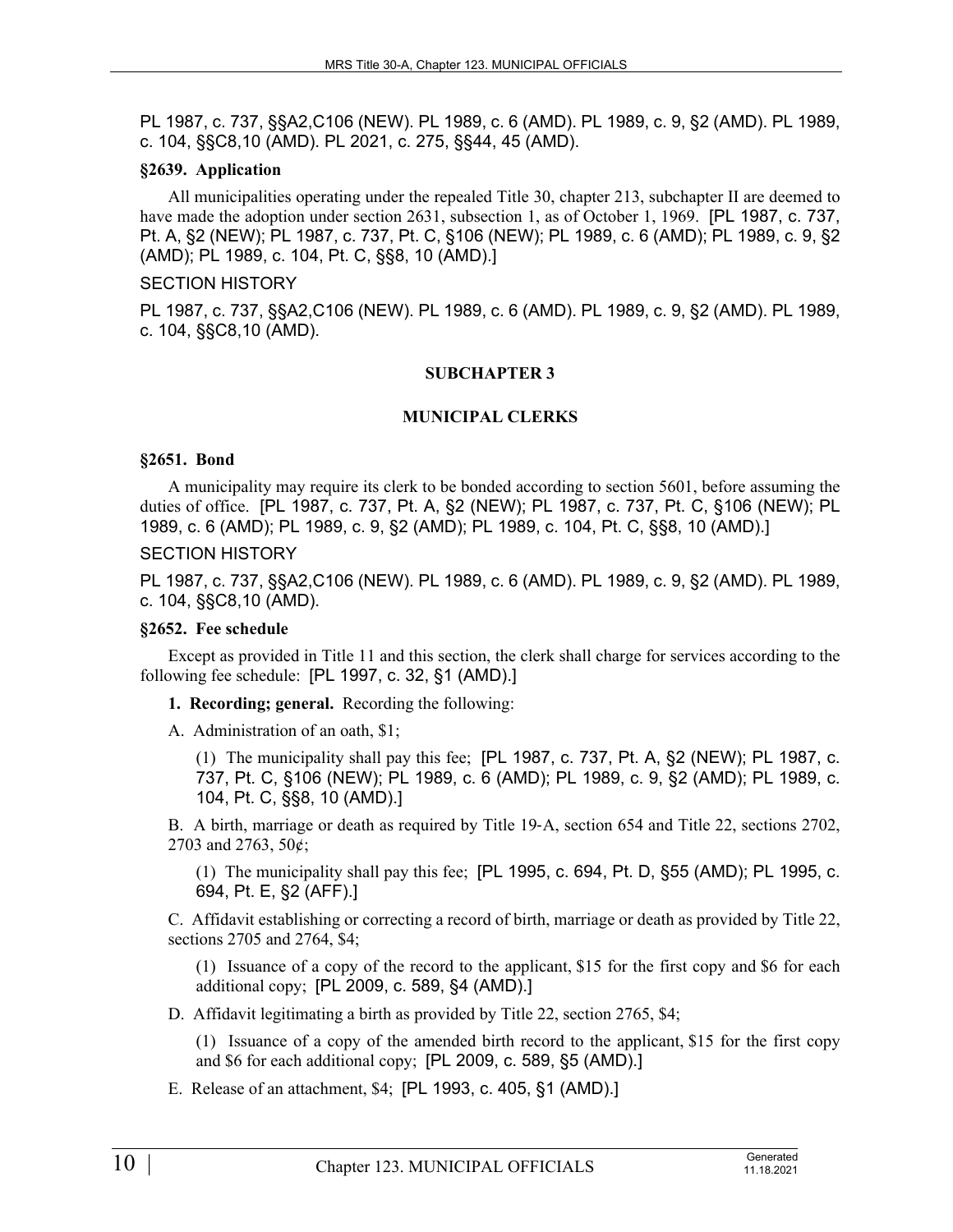F. Certificate of partnership, \$10; [PL 1993, c. 405, §1 (AMD).]

G. Certificate of withdrawal of a partner, \$10; [PL 1993, c. 405, §1 (AMD).]

H. Certificate of a person engaging in trade under a name, style or designation other than that person's own, \$10; [PL 1993, c. 405, §1 (AMD).]

I. Honorable discharge or release papers of veterans of the Armed Forces of the United States of America, \$4;

(1) A copy of such a document attested by the clerk is prima facie evidence of its existence and validity; [PL 1993, c. 405, §1 (AMD).]

J. Petition for enforcement of a lien on monumental works, \$4; [PL 1993, c. 405, §1 (AMD).]

K. License for clam cultivation or an assignment of it, \$2; and [PL 1993, c. 405, §1 (AMD).]

L. Any instrument entitled to be recorded, except those under the Uniform Commercial Code, including an executed assignment attached to or made a part of it before it is received for recording, \$4 for the first page and \$2 for each succeeding page or part of a page;

(1) The acts of any municipality in recording any instrument by microfilm before September 21, 1963 are ratified, confirmed and made effective; [PL 1993, c. 405, §1 (AMD).] [PL 2009, c. 589, §§4, 5 (AMD).]

**2. Marriage intentions and license.** Recording marriage intentions and issuing a marriage license, \$40, except, when the laws of this State require 2 licenses, the fee is \$20 each; [PL 2009, c. 589, §6 (AMD).]

**3. Birth, marriage or death certificates.** Issuing the following:

A. Certificate of birth, marriage or death, the clerk may charge up to \$15 for the first copy and \$6 for each additional copy; and [PL 2009, c. 589, §7 (AMD).]

B. Permit for the disposition of human remains, \$20, except that no fee is owed if the disposition of human remains is paid for through the municipal general assistance program under chapter 1161; and [PL 2009, c. 589, §7 (AMD).]

[PL 2009, c. 589, §7 (AMD).]

**4. Marginal release.** Entering in the margin of a record the release of an attachment, no charge;

A. The person making the marginal release must sign it. [PL 1987, c. 737, Pt. A, §2 (NEW); PL 1987, c. 737, Pt. C, §106 (NEW); PL 1989, c. 6 (AMD); PL 1989, c. 9, §2 (AMD); PL 1989, c. 104, Pt. C, §§8, 10 (AMD).]

[PL 1987, c. 737, Pt. A, §2 (NEW); PL 1987, c. 737, Pt. C, §106 (NEW); PL 1989, c. 6 (AMD); PL 1989, c. 9, §2 (AMD); PL 1989, c. 104, Pt. C, §§8, 10 (AMD).]

If a municipality provides for a salary to be paid to the clerk as full compensation, all revenues received by the clerk on behalf of the town accrue to the municipality. [PL 1987, c. 737, Pt. A, §2 (NEW); PL 1987, c. 737, Pt. C, §106 (NEW); PL 1989, c. 6 (AMD); PL 1989, c. 9, §2 (AMD); PL 1989, c. 104, Pt. C, §§8, 10 (AMD).]

The Department of Health and Human Services, Maine Center for Disease Control and Prevention shall review the fees charged by the clerk under this section every 3 years beginning in 2013. [PL 2009, c. 589, §8 (NEW).]

### SECTION HISTORY

PL 1987, c. 737, §§A2,C106 (NEW). PL 1989, c. 6 (AMD). PL 1989, c. 9, §2 (AMD). PL 1989, c. 104, §§C8,10 (AMD). PL 1993, c. 405, §1 (AMD). PL 1995, c. 694, §D55 (AMD). PL 1995, c. 694, §E2 (AFF). PL 1997, c. 32, §§1,2 (AMD). PL 2005, c. 86, §1 (AMD). PL 2005, c. 112, §§1,2 (AMD). PL 2005, c. 683, §C8 (AMD). PL 2009, c. 589, §§4-8 (AMD).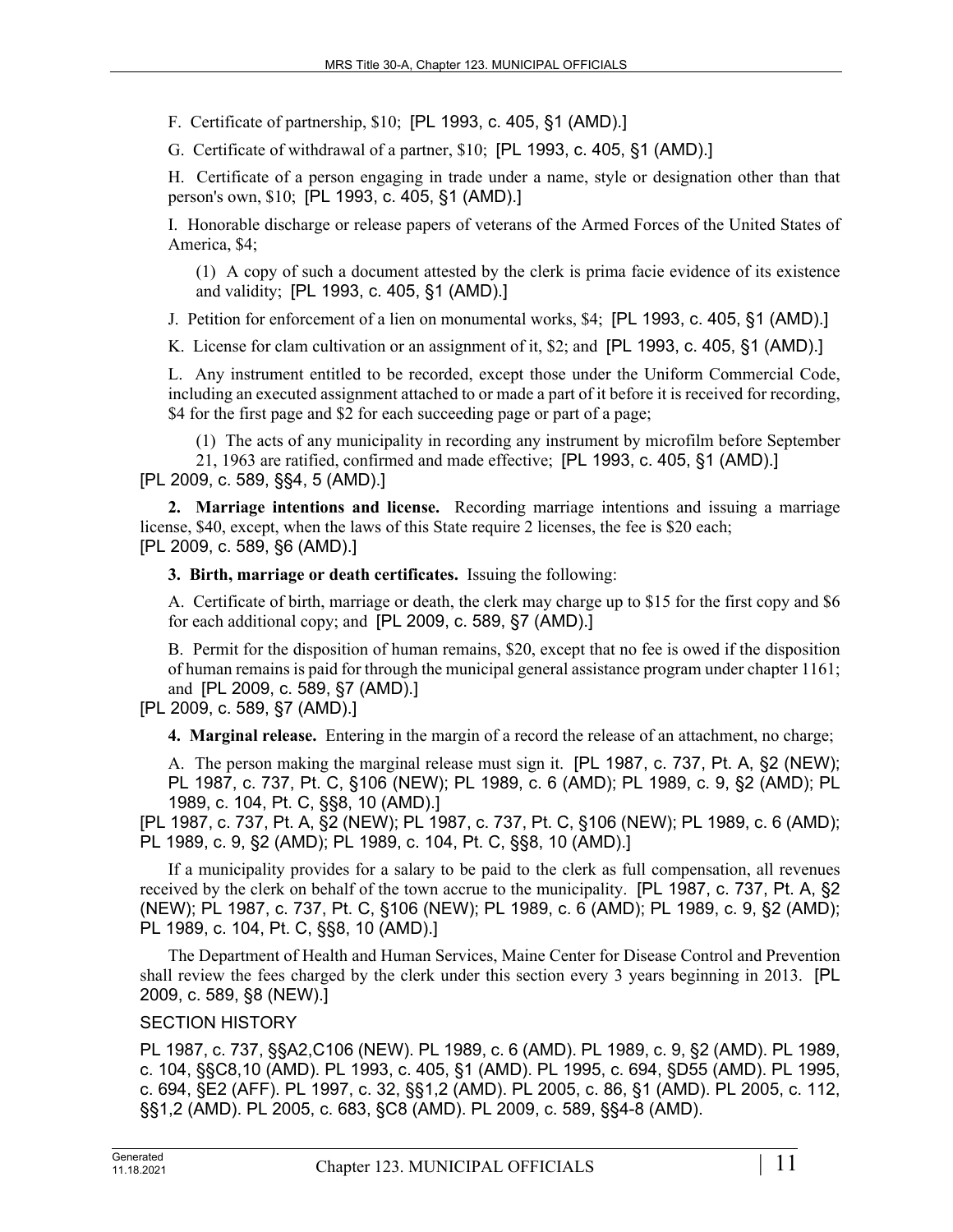### **§2653. Expenses**

Each municipality shall pay the reasonable expenses of its clerk and deputy clerk incurred in attending the annual meetings of the Maine Municipal Association and the Maine Town and City Clerks' Association. [PL 1987, c. 737, Pt. A, §2 (NEW); PL 1987, c. 737, Pt. C, §106 (NEW); PL 1989, c. 6 (AMD); PL 1989, c. 9, §2 (AMD); PL 1989, c. 104, Pt. C, §§8, 10 (AMD).]

### SECTION HISTORY

PL 1987, c. 737, §§A2,C106 (NEW). PL 1989, c. 6 (AMD). PL 1989, c. 9, §2 (AMD). PL 1989, c. 104, §§C8,10 (AMD).

### **§2654. Assistant clerks**

The clerk may appoint in writing one or more assistants who shall perform any duties of the office prescribed by the clerk. [PL 1987, c. 737, Pt. A, §2 (NEW); PL 1987, c. 737, Pt. C, §106 (NEW); PL 1989, c. 6 (AMD); PL 1989, c. 9, §2 (AMD); PL 1989, c. 104, Pt. C, §§8, 10 (AMD).]

**1. Sworn and oath recorded.** Before assuming the duties of office, an assistant clerk must be sworn and the fact of the oath recorded as provided in section 2526, subsection 9.

[PL 1987, c. 737, Pt. A, §2 (NEW); PL 1987, c. 737, Pt. C, §106 (NEW); PL 1989, c. 6 (AMD); PL 1989, c. 9, §2 (AMD); PL 1989, c. 104, Pt. C, §§8, 10 (AMD).]

**2. Term.** The assistant clerk serves at the will of the clerk.

[PL 1987, c. 737, Pt. A, §2 (NEW); PL 1987, c. 737, Pt. C, §106 (NEW); PL 1989, c. 6 (AMD); PL 1989, c. 9, §2 (AMD); PL 1989, c. 104, Pt. C, §§8, 10 (AMD).]

**3. Bond liability.** The clerk and the surety on the clerk's bond are liable for all acts and omissions of the assistant.

[PL 1987, c. 737, Pt. A, §2 (NEW); PL 1987, c. 737, Pt. C, §106 (NEW); PL 1989, c. 6 (AMD); PL 1989, c. 9, §2 (AMD); PL 1989, c. 104, Pt. C, §§8, 10 (AMD).]

## SECTION HISTORY

PL 1987, c. 737, §§A2,C106 (NEW). PL 1989, c. 6 (AMD). PL 1989, c. 9, §2 (AMD). PL 1989, c. 104, §§C8,10 (AMD).

## **§2655. Prohibition on commingling funds**

A clerk is prohibited from commingling personal funds with any funds collected for a municipality while performing the duty of clerk. [PL 2009, c. 193, §1 (NEW).]

## SECTION HISTORY

PL 2009, c. 193, §1 (NEW).

## **SUBCHAPTER 4**

## **LAW ENFORCEMENT OFFICERS**

### **§2671. Police officers**

**1. Appointment.** Except as provided by charter, ordinance or section 2636, subsection 6, the municipal officers may appoint police officers for a definite term, and control and fix their compensation. Police officers, including chiefs of police, may be removed for cause after notice and hearing.

A. Before appointing any law enforcement officer, the municipal officers shall investigate the qualifications and background of any person being considered for appointment. This includes investigating the applicant's abilities, reputation for truthfulness and respect for the law. [PL 1987,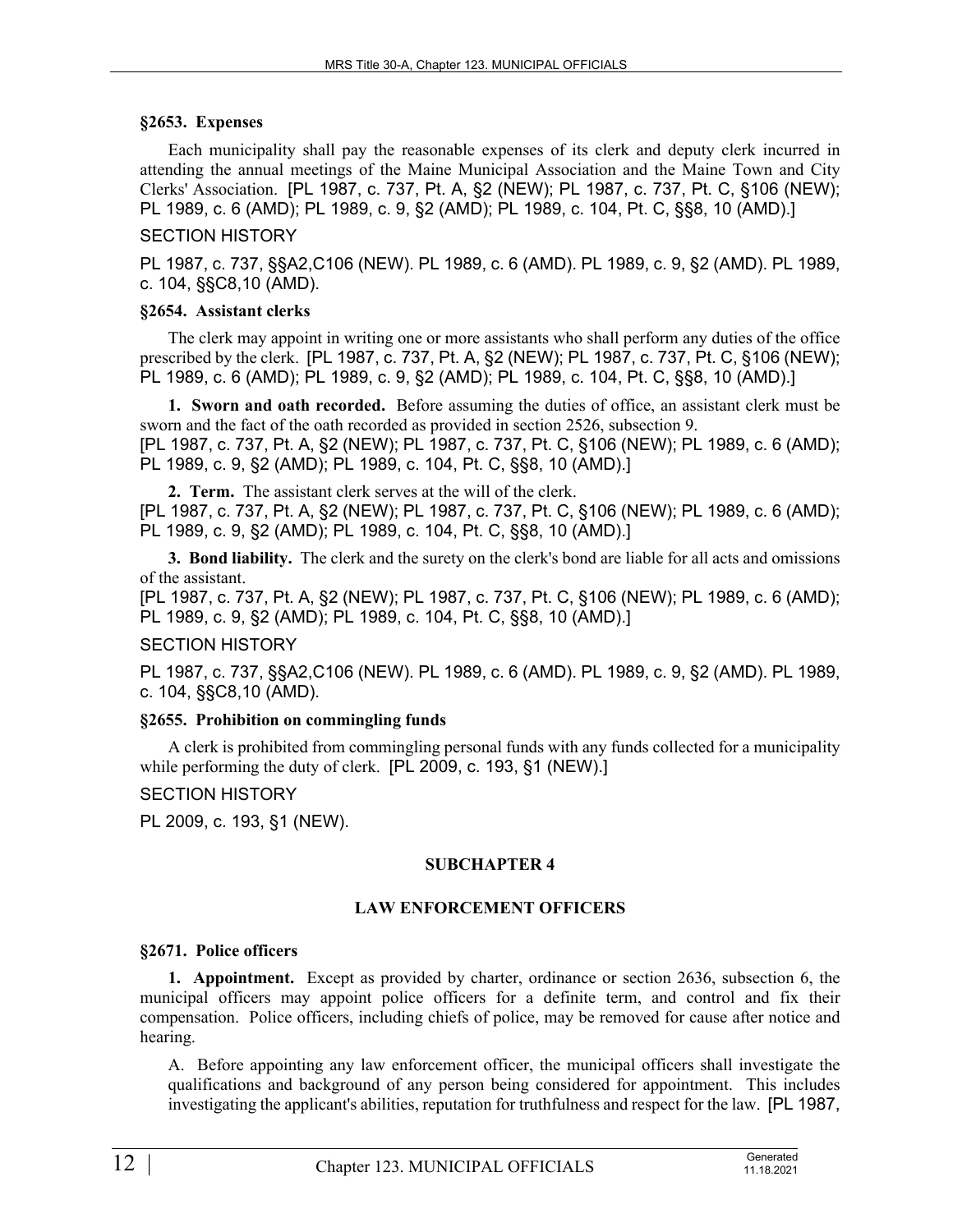c. 737, Pt. A, §2 (NEW); PL 1987, c. 737, Pt. C, §106 (NEW); PL 1989, c. 6 (AMD); PL 1989, c. 9, §2 (AMD); PL 1989, c. 104, Pt. C, §§8, 10 (AMD).]

B. An appointed law enforcement officer is subject to the training requirements of Title 25, chapter 341. [PL 1993, c. 349, §64 (AMD).]

C. Notwithstanding section 2526, residency in the State is not a condition of initial or continued appointment as a municipal police officer. [PL 1989, c. 279, §1 (NEW).] [PL 1993, c. 349, §64 (AMD).]

**2. Powers.** Police officers may serve criminal and traffic infraction processes and arrest and prosecute offenders of the law. A police officer has all the statutory powers of a constable, unless limited by charter or ordinance. No police officer has any authority in criminal or traffic infraction

matters beyond the limits of the municipality in which the officer is appointed, except to:

A. Recapture a prisoner whom the officer has arrested and who has escaped; [PL 1987, c. 737, Pt. A, §2 (NEW); PL 1987, c. 737, Pt. C, §106 (NEW); PL 1989, c. 6 (AMD); PL 1989, c. 9, §2 (AMD); PL 1989, c. 104, Pt. C, §§8, 10 (AMD).]

B. Take a person before the District Court; [PL 1987, c. 737, Pt. A, §2 (NEW); PL 1987, c. 737, Pt. C, §106 (NEW); PL 1989, c. 6 (AMD); PL 1989, c. 9, §2 (AMD); PL 1989, c. 104, Pt. C, §§8, 10 (AMD).]

C. Execute a mittimus given to the officer by the District Court; [PL 1987, c. 737, Pt. A, §2 (NEW); PL 1987, c. 737, Pt. C, §106 (NEW); PL 1989, c. 6 (AMD); PL 1989, c. 9, §2 (AMD); PL 1989, c. 104, Pt. C, §§8, 10 (AMD).]

D. Pursue a person who has gone into another municipality and for whose arrest the officer has a warrant; [PL 1987, c. 737, Pt. A, §2 (NEW); PL 1987, c. 737, Pt. C, §106 (NEW); PL 1989, c. 6 (AMD); PL 1989, c. 9, §2 (AMD); PL 1989, c. 104, Pt. C, §§8, 10 (AMD).]

E. Arrest a person who travels beyond the limits of the municipality in which the officer is appointed when in fresh pursuit of that person. This paragraph applies to all crimes and traffic infractions. As used in this paragraph:

(1) With respect to Class A, Class B and Class C crimes, the term "fresh pursuit" is defined in Title 15, section 152; and

(2) With respect to Class D and Class E crimes and traffic infractions, "fresh pursuit" means instant pursuit of a person with intent to apprehend; or [PL 1989, c. 104, Pt. C, §§8, 10 (AMD); PL 1989, c. 104, Pt. D, §6 (AMD).]

F. As provided for in section 2674. [PL 1989, c. 104, Pt. A, §23 (AMD); PL 1989, c. 104, Pt. C, §§8, 10 (AMD).]

[PL 1989, c. 104, Pt. C, §23, Pt (AMD); PL 1989, c. 104, Pt. D, §6 (AMD).]

**2-A. Optional powers.** Notwithstanding subsection 2, municipal officers may authorize a municipality's police officers who have met the requirements of Title 25, section 2804‑C to perform any of the acts described in Title 17‑A, section 15 while the police officers are outside the jurisdiction in which they are appointed if, when possible, the law enforcement agency of a foreign municipality in which the arrest is to be made is notified in advance or, when not possible, the law enforcement agency of the foreign municipality in which the arrest has been made is notified immediately after the arrest.

A. [PL 2003, c. 233, §4 (RP).]

B. [PL 2003, c. 233, §4 (RP).] [PL 2003, c. 233, §4 (AMD).]

**2-B. Liability.** When a municipal police officer makes an arrest, as authorized in subsection 2‑A or subsection 4, outside of jurisdictional limits of the municipality in which the police officer is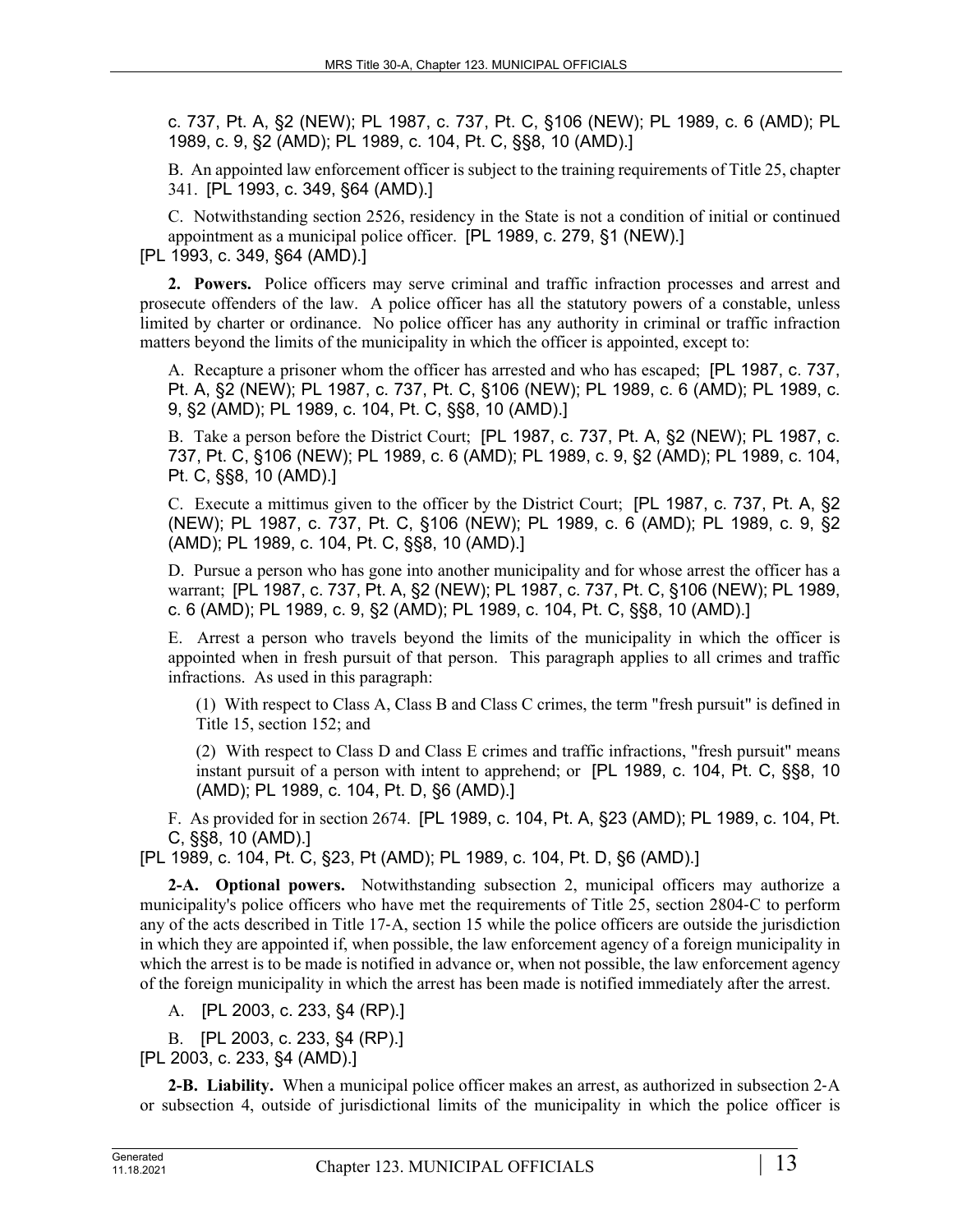appointed, that police officer has the same immunity from tort liability and all of the pension, relief, disability, workers' compensation, insurance and any other benefits the police officer enjoys while performing duties within the police officer's appointing municipality.

[PL 2005, c. 320, §1 (AMD).]

**3. Representation of the municipality in District Court.** The municipal officers may authorize a law enforcement officer certified by the Maine Criminal Justice Academy, under Title 25, section 2803‑A, subsection 1, to represent the municipality in District Court in the prosecution of alleged violations of ordinances which the officer may enforce. Under this subsection, the municipal officers may delegate their power to authorize law enforcement officers to represent the municipality to the municipality's full-time chief of police.

# [RR 2007, c. 1, §16 (COR).]

**4. Multijurisdictional crimes.** If there is probable cause to believe that more than one theft, forgery or negotiation of a worthless instrument committed pursuant to one scheme or course of conduct by the same or several persons has occurred in more than one municipal jurisdiction, a police officer in a municipality in which at least one of the thefts, forgeries or negotiations of worthless instruments was committed may investigate and assist in the prosecution of all the related thefts, forgeries or negotiations of worthless instruments, with the express authorization of the police officer's municipal officers.

[PL 2005, c. 320, §2 (NEW).]

## SECTION HISTORY

PL 1987, c. 737, §§A2,C106 (NEW). PL 1989, c. 6 (AMD). PL 1989, c. 9, §2 (AMD). PL 1989, c. 104, §§A23,C8,C10 D6 (AMD). PL 1989, c. 279, §1 (AMD). PL 1993, c. 349, §64 (AMD). PL 1993, c. 594, §2 (AMD). PL 2003, c. 233, §4 (AMD). PL 2005, c. 320, §§1,2 (AMD). RR 2007, c. 1, §16 (COR).

## **§2672. Special police officers**

Special police officers of limited jurisdiction may be appointed for a term of not more than one year and as provided in section 2671, subsection 1. These officers have all the powers of a police officer, except as specifically provided by charter, ordinance or the certificate of appointment. [PL 1987, c. 737, Pt. A, §2 (NEW); PL 1987, c. 737, Pt. C, §106 (NEW); PL 1989, c. 6 (AMD); PL 1989, c. 9, §2 (AMD); PL 1989, c. 104, Pt. C, §§8, 10 (AMD).]

## SECTION HISTORY

PL 1987, c. 737, §§A2,C106 (NEW). PL 1989, c. 6 (AMD). PL 1989, c. 9, §2 (AMD). PL 1989, c. 104, §§C8,10 (AMD).

## **§2673. Constables**

Constables shall be appointed in the same manner and with the same effect as special police officers under section 2672. Persons injured by the neglect or misdoings of a constable have the same remedy by preliminary action and action of the constable's bond, as in the case of a sheriff's bond. For services which may be performed either by a deputy sheriff or a constable, the constable is allowed the same fees as a deputy sheriff, unless otherwise provided. [PL 1987, c. 737, Pt. A, §2 (NEW); PL 1987, c. 737, Pt. C, §106 (NEW); PL 1989, c. 6 (AMD); PL 1989, c. 9, §2 (AMD); PL 1989, c. 104, Pt. C, §§8, 10 (AMD).]

**1. Carrying weapons.** A constable's certificate of appointment shall state whether or not the constable is allowed to carry a weapon, concealed or unconcealed, in the performance of duties. If a constable is restricted in carrying a weapon, this prohibition is not affected by any weapons license the individual may possess.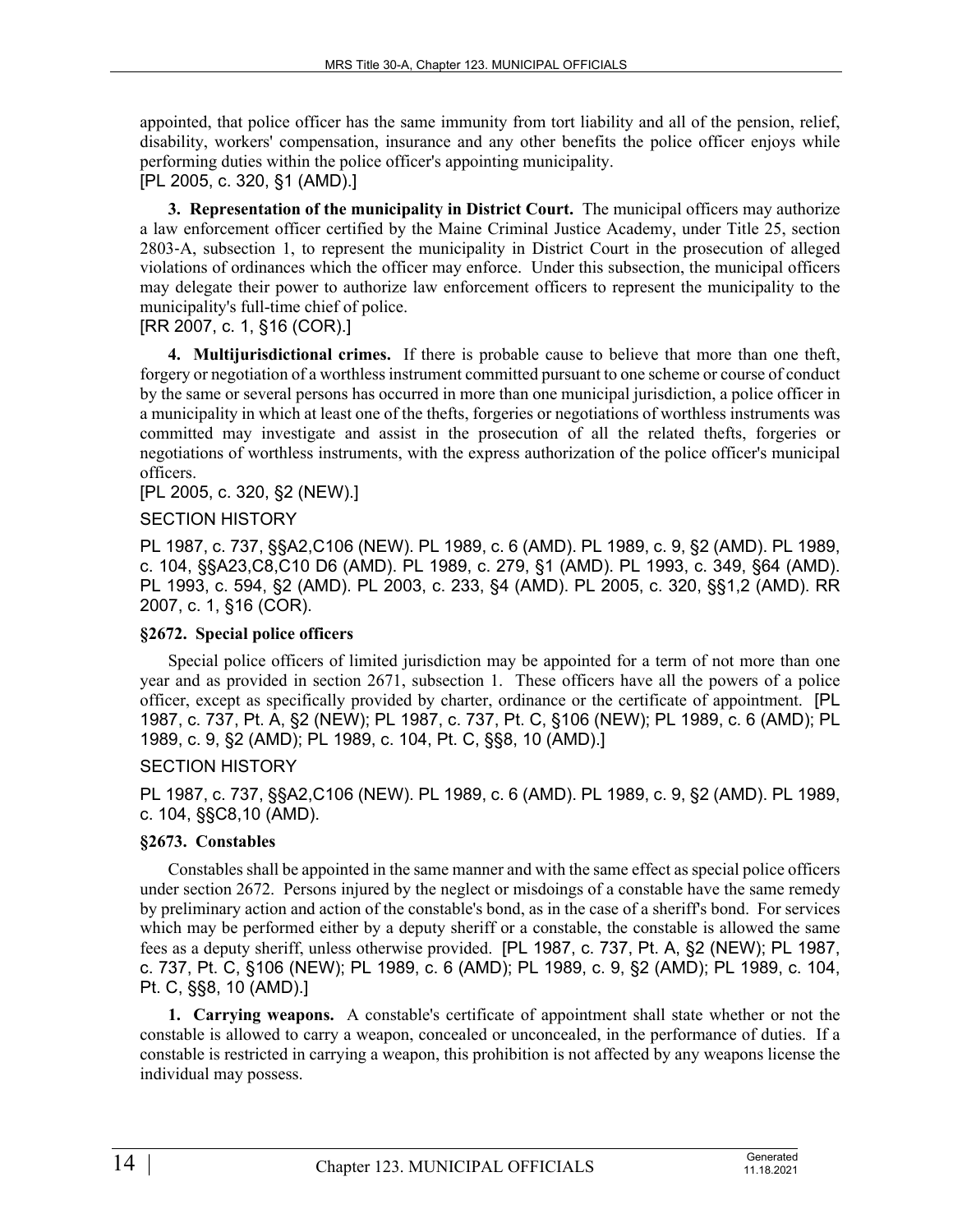[PL 1987, c. 737, Pt. A, §2 (NEW); PL 1987, c. 737, Pt. C, §106 (NEW); PL 1989, c. 6 (AMD); PL 1989, c. 9, §2 (AMD); PL 1989, c. 104, Pt. C, §§8, 10 (AMD).]

### SECTION HISTORY

PL 1987, c. 737, §§A2,C106 (NEW). PL 1989, c. 6 (AMD). PL 1989, c. 9, §2 (AMD). PL 1989, c. 104, §§C8,10 (AMD).

### **§2674. Aid to other law enforcement agencies**

Except as otherwise provided by municipal charter or ordinance, the municipal officers may authorize the chief of police or other designee to request other municipalities to provide law enforcement officers to assist the requesting municipality. The county commissioners may authorize the sheriff or other designee to request a municipality to provide law enforcement officers to assist the requesting county. The municipal officers may authorize the chief of police or other designee to provide law enforcement officers to assist other municipalities or counties when so requested by a properly authorized chief of police, sheriff or other designee of the requesting municipality or county. [PL 2013, c. 261, §2 (AMD).]

The authorizations of the municipal officers or county commissioners must be accompanied by an agreement between the requesting municipality or county and the responding municipality or county that specifies which governmental entity is liable, if any liability is determined to exist, for personal injury or property damage caused by or occurring to the law enforcement officers of the responding municipality or county in the course of assisting the requesting municipality or county. [PL 2013, c. 261, §2 (AMD).]

If the request for assistance is for a major unplanned incident that jeopardizes the health and welfare of the citizens of the requesting municipality or county and when delay may cause further jeopardy to life or property or in the case of jointly planned collaborative activity, the police chief of any municipality or sheriff of any county or the chief's or sheriff's designee may request assistance from or provide assistance to another municipality or law enforcement agency whether or not an agreement between the 2 parties exists. Each law enforcement department shall assume its own liability to a 3rd party, except for liability incurred by the command or operational decisions made by the requesting department, which must be assumed by the requesting department. For the purposes of this paragraph, "major unplanned incident" means an extraordinary emergency to which a law enforcement agency is unable to adequately respond that presents a substantial and imminent danger to the public safety and that necessitates the cooperation or assistance of other law enforcement agencies. [PL 2013, c. 261, §2 (AMD).]

The law enforcement officers of the responding municipality or county or law enforcement agency have the same authority as law enforcement officers within the limits of the requesting municipality or county, except as to the service of civil process, and, when assisting other municipalities, have the same privileges and immunities as when acting within their own jurisdiction. [PL 2013, c. 261, §2 (AMD).]

Notwithstanding section 501 and except as otherwise provided by municipal charter or ordinance, the municipal officers may authorize the chief of police or other designee to request a county sheriff to appoint as a deputy sheriff a municipal law enforcement officer who has satisfied the training requirements of Title 25, sections 2804-C and 2804-E. The authorization of the municipal officers must be accompanied by an agreement between the requesting municipality and the respective county that specifies the purpose and time period for which the authorization is granted and which governmental entity is liable, if any liability is determined to exist, for personal injury or property damage caused by or occurring to law enforcement officers of the municipality in the course of exercising their authority as deputy sheriffs. A municipal law enforcement officer appointed pursuant to this paragraph has the same authority as a deputy sheriff within the respective county, except as to the service of civil process, and has the same privileges and immunities as when acting within the officer's own jurisdiction. [PL 2015, c. 419, §1 (NEW).]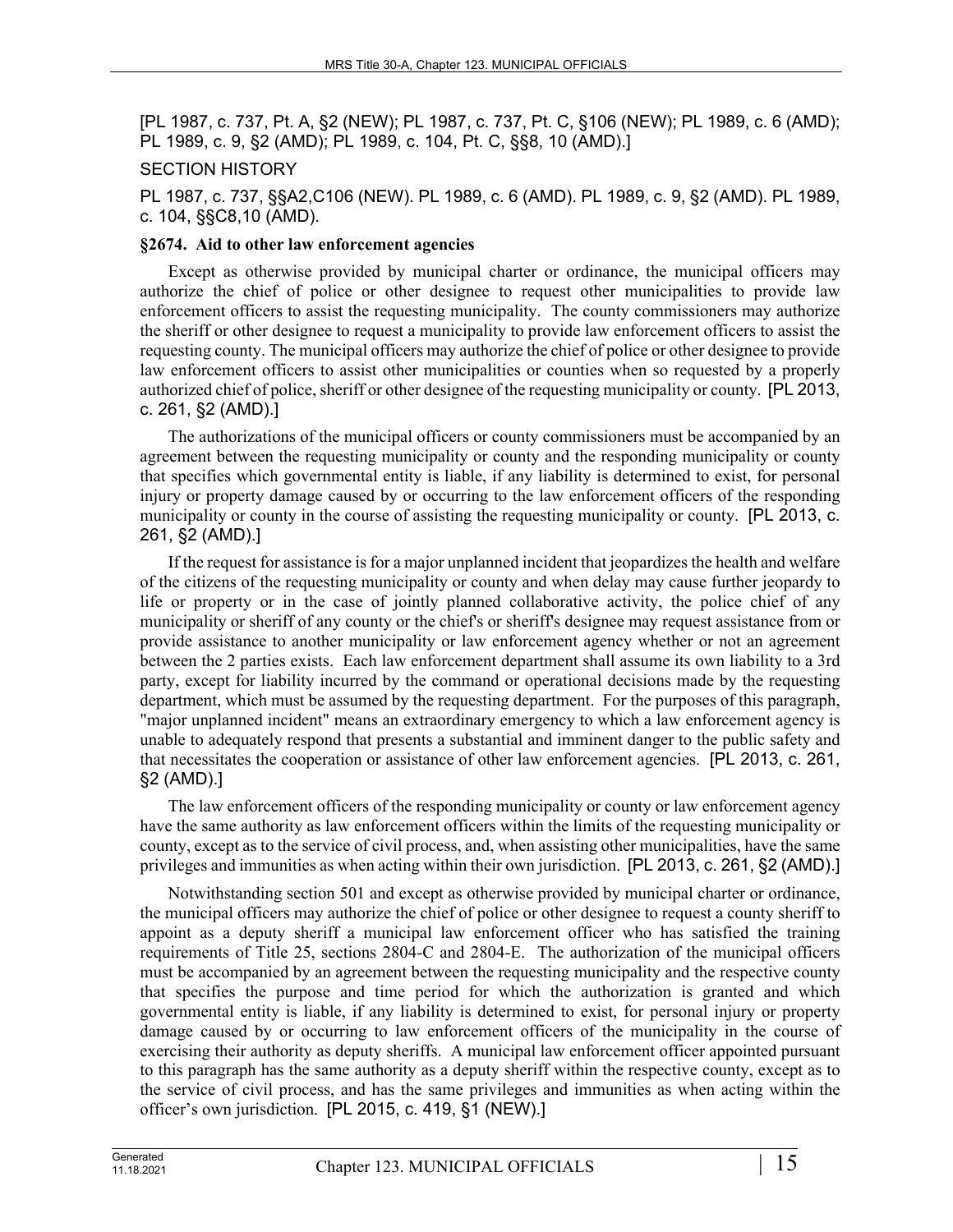## SECTION HISTORY

PL 1987, c. 737, §§A2,C106 (NEW). PL 1989, c. 6 (AMD). PL 1989, c. 9, §2 (AMD). PL 1989, c. 104, §§C8,10 (AMD). PL 1999, c. 654, §1 (AMD). PL 2001, c. 65, §1 (AMD). PL 2013, c. 261, §2 (AMD). PL 2015, c. 419, §1 (AMD).

### **§2675. Wearing of uniforms or badges; labor disputes**

No municipal police officer, special police officer, constable or other municipal law enforcement officer may wear or display a uniform or badge that identifies the officer as a public law enforcement officer at the site of a labor dispute, strike or lockout, except while on active duty in the public service and while traveling to and from public work. [PL 1987, c. 737, Pt. A, §2 (NEW); PL 1987, c. 737, Pt. C, §106 (NEW); PL 1989, c. 6 (AMD); PL 1989, c. 9, §2 (AMD); PL 1989, c. 104, Pt. C, §§8, 10 (AMD).]

### SECTION HISTORY

PL 1987, c. 737, §§A2,C106 (NEW). PL 1989, c. 6 (AMD). PL 1989, c. 9, §2 (AMD). PL 1989, c. 104, §§C8,10 (AMD).

### **§2676. Interstate police assistance**

A duly authorized police officer of a neighboring state may exercise all statutory authority under section 2671 within this State, provided that the chief law enforcement officer of the requesting municipality has executed with the chief law enforcement officer of the responding municipality a written agreement which sets forth the terms and conditions under which assistance may be requested or rendered. [PL 1989, c. 279, §2 (NEW).]

The executed agreement shall constitute authorization for every request for assistance, and for any assistance rendered in accordance with the terms and conditions of the written agreement, regardless of whether the responding police officer is named in the agreement. In an emergency situation, the ranking on-duty law enforcement officer of the requesting municipality is authorized to make an oral request for assistance to the ranking on-duty law enforcement officer in the responding municipality, subject to the terms and conditions of the written agreement, and the responding police officer may exercise all statutory authority under section 2671. [PL 1989, c. 279, §2 (NEW).]

The written agreement shall remain in full force and effect until terminated by the mutual consent of the chief law enforcement officers in each municipality or until 10 days after the chief law enforcement officer of one municipality has received notification from the chief law enforcement officer of the other municipality of that officer's intentions to terminate. [PL 1989, c. 279, §2 (NEW).]

## SECTION HISTORY

PL 1989, c. 279, §2 (NEW).

### **§2677. Health insurance; retired employee**

Notwithstanding section 2671, a municipality shall keep a retired municipal employee formerly employed by the municipality in that municipality's health care plan as long as the retired employee continues to pay the health insurance group rate premiums required for that retired employee. [PL 1997, c. 419, §1 (NEW).]

### SECTION HISTORY

PL 1997, c. 419, §1 (NEW).

### **§2678. Death of a person in custody**

When a person in custody dies, an examination and inquest must be held, and the chief of police shall cause a medical examiner to be immediately notified for that purpose pursuant to Title 22, section 3025. For purposes of this section, "custody" means custody pursuant to an arrest, confinement in a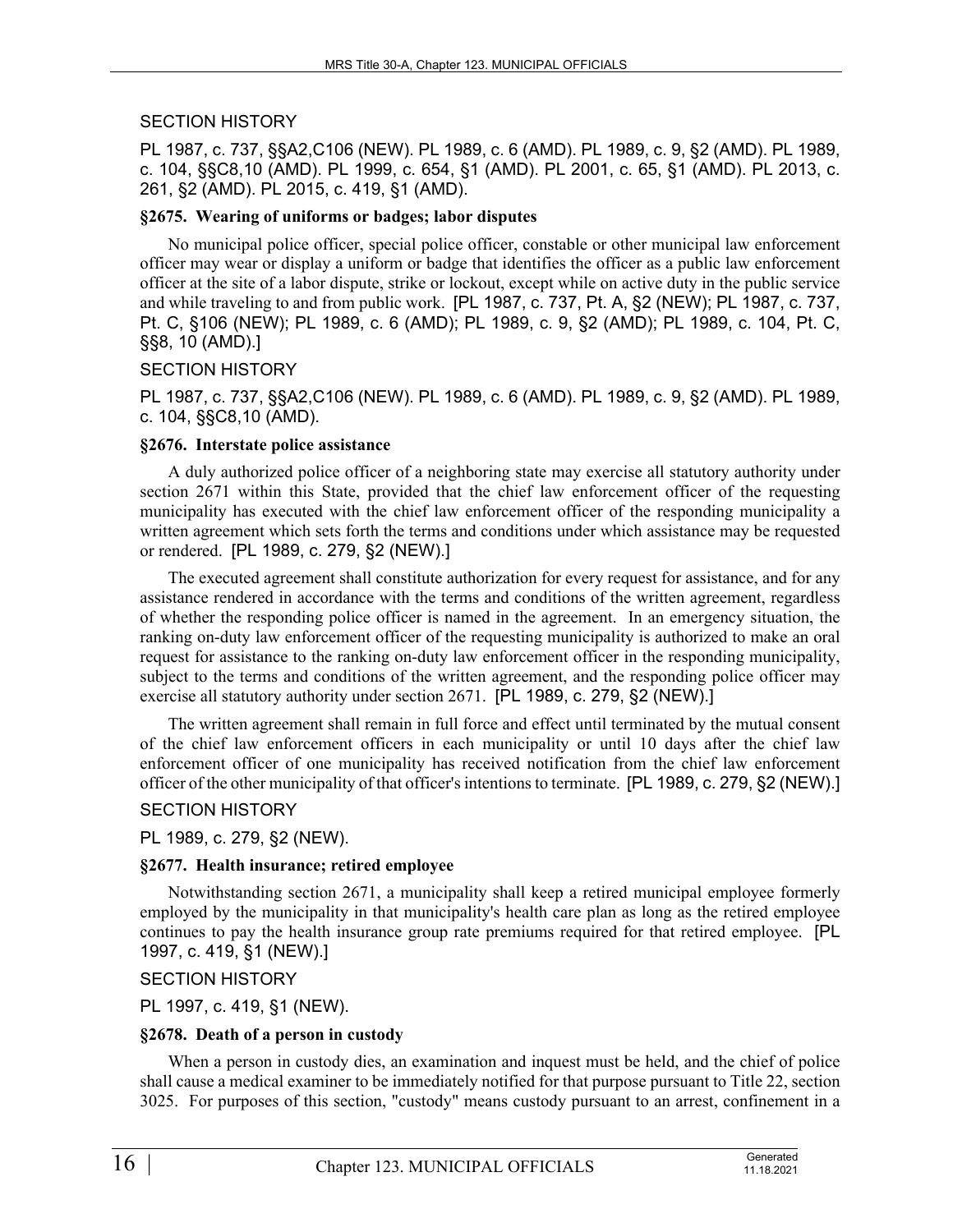local lockup or when the person is on the way to or from a courthouse or a local lockup while in the custody of a local law enforcement officer. The medical examiner shall also review the case file and relevant medical records and determine whether an autopsy is needed. If the medical examiner determines that an autopsy is needed, an autopsy must be performed. [PL 2011, c. 420, Pt. D, §4 (NEW); PL 2011, c. 420, Pt. D, §6 (AFF).]

SECTION HISTORY

PL 2011, c. 420, Pt. D, §4 (NEW). PL 2011, c. 420, Pt. D, §6 (AFF).

### **SUBCHAPTER 5**

### **BOARD OF APPEALS**

### **§2691. Board of appeals**

This section governs all boards of appeals established after September 23, 1971. [PL 1987, c. 737, Pt. A, §2 (NEW); PL 1987, c. 737, Pt. C, §106 (NEW); PL 1989, c. 6 (AMD); PL 1989, c. 9, §2 (AMD); PL 1989, c. 104, Pt. C, §§8, 10 (AMD).]

**1. Establishment.** A municipality may establish a board of appeals under its home rule authority. Unless provided otherwise by charter or ordinance, the municipal officers shall appoint the members of the board and determine their compensation.

[PL 1987, c. 737, Pt. A, §2 (NEW); PL 1987, c. 737, Pt. C, §106 (NEW); PL 1989, c. 6 (AMD); PL 1989, c. 9, §2 (AMD); PL 1989, c. 104, Pt. C, §§8, 10 (AMD).]

**2. Organization.** A board of appeals shall be organized as follows.

A. The board shall consist of 5 or 7 members, serving staggered terms of at least 3 and not more than 5 years, except that municipalities with a population of less than 1,000 residents may form a board consisting of at least 3 members. The board shall elect annually a chairman and secretary from its membership. [PL 1987, c. 737, Pt. A, §2 (NEW); PL 1987, c. 737, Pt. C, §106 (NEW); PL 1989, c. 6 (AMD); PL 1989, c. 9, §2 (AMD); PL 1989, c. 104, Pt. C, §§8, 10 (AMD).]

B. Neither a municipal officer nor a spouse of a municipal officer may be a member or associate member of the board. [PL 1987, c. 737, Pt. A, §2 (NEW); PL 1987, c. 737, Pt. C, §106 (NEW); PL 1989, c. 6 (AMD); PL 1989, c. 9, §2 (AMD); PL 1989, c. 104, Pt. C, §§8, 10 (AMD).]

C. Any question of whether a particular issue involves a conflict of interest sufficient to disqualify a member from voting on that issue shall be decided by a majority vote of the members, excluding the member who is being challenged. [PL 1987, c. 737, Pt. A, §2 (NEW); PL 1987, c. 737, Pt. C, §106 (NEW); PL 1989, c. 6 (AMD); PL 1989, c. 9, §2 (AMD); PL 1989, c. 104, Pt. C, §§8, 10 (AMD).]

D. The municipal officers may dismiss a member of the board for cause before the member's term expires. [PL 1987, c. 737, Pt. A, §2 (NEW); PL 1987, c. 737, Pt. C, §106 (NEW); PL 1989, c. 6 (AMD); PL 1989, c. 9, §2 (AMD); PL 1989, c. 104, Pt. C, §§8, 10 (AMD).]

E. Municipalities may provide under their home rule authority for a board of appeals with associate members not to exceed 3. If there are 2 or 3 associate members, the chairman shall designate which will serve in the place of an absent member. [PL 1987, c. 737, Pt. A, §2 (NEW); PL 1987, c. 737, Pt. C, §106 (NEW); PL 1989, c. 6 (AMD); PL 1989, c. 9, §2 (AMD); PL 1989, c. 104, Pt. C, §§8, 10 (AMD).]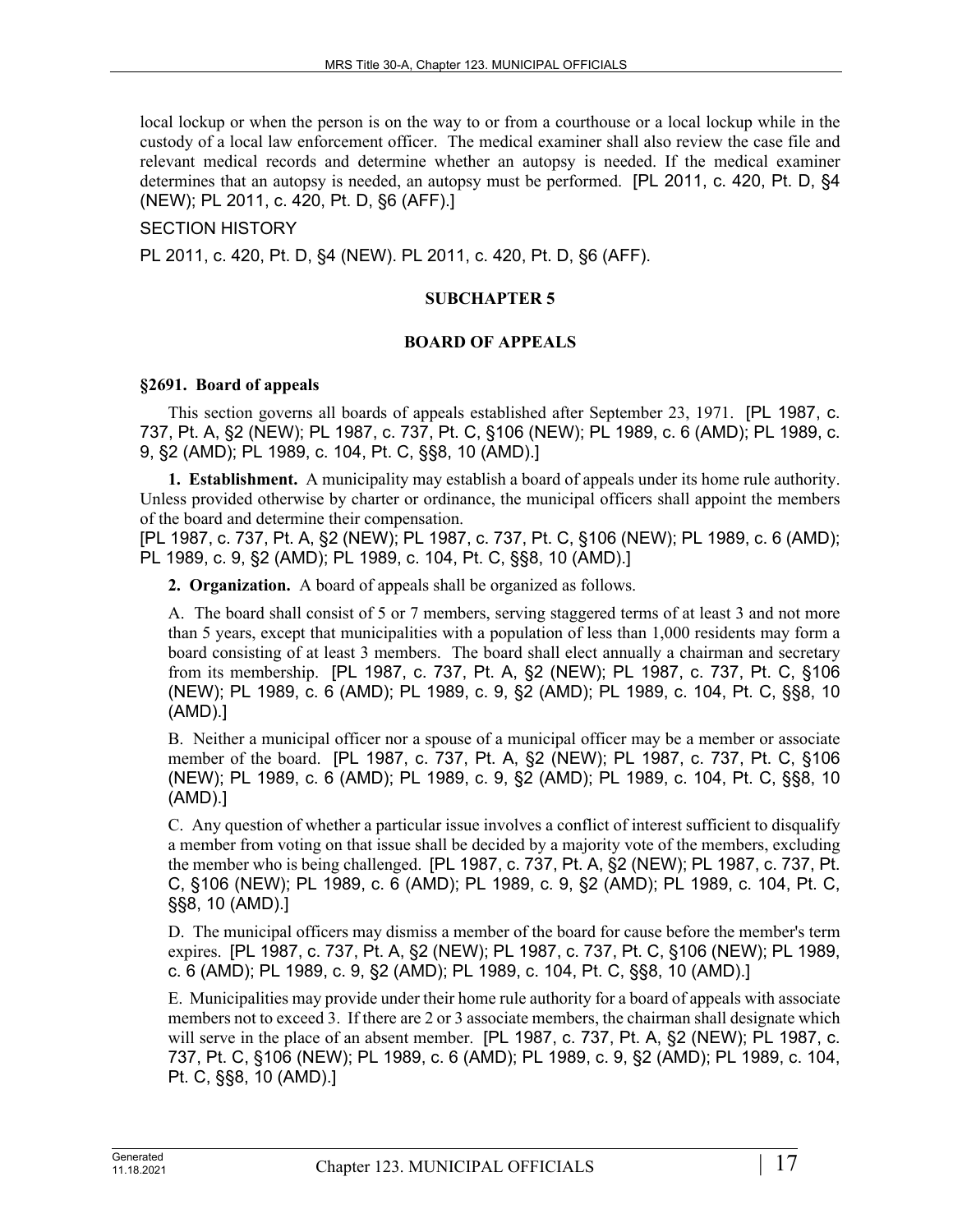[PL 1987, c. 737, Pt. A, §2 (NEW); PL 1987, c. 737, Pt. C, §106 (NEW); PL 1989, c. 6 (AMD); PL 1989, c. 9, §2 (AMD); PL 1989, c. 104, Pt. C, §§8, 10 (AMD).]

**3. Procedure.** The following provisions govern the procedure of the board.

A. The chairman shall call meetings of the board as required. The chairman shall also call meetings of the board when requested to do so by a majority of the members or by the municipal officers. A quorum of the board necessary to conduct an official board meeting must consist of at least a majority of the board's members. The chairman shall preside at all meetings of the board and be the official spokesman of the board. [PL 1987, c. 737, Pt. A, §2 (NEW); PL 1987, c. 737, Pt. C, §106 (NEW); PL 1989, c. 6 (AMD); PL 1989, c. 9, §2 (AMD); PL 1989, c. 104, Pt. C, §§8, 10 (AMD).]

B. The secretary shall maintain a permanent record of all board meetings and all correspondence of the board. The secretary is responsible for maintaining those records which are required as part of the various proceedings which may be brought before the board. All records to be maintained or prepared by the secretary are public records. They shall be filed in the municipal clerk's office and may be inspected at reasonable times. [PL 1987, c. 737, Pt. A, §2 (NEW); PL 1987, c. 737, Pt. C, §106 (NEW); PL 1989, c. 6 (AMD); PL 1989, c. 9, §2 (AMD); PL 1989, c. 104, Pt. C, §§8, 10 (AMD).]

C. The board may provide, by regulation that must be recorded by the secretary, for any matter relating to the conduct of any hearing, except that the chair may waive any regulation upon good cause shown. Unless otherwise established by charter or ordinance, the board shall conduct a de novo review of any matter before the board subject to the requirements of paragraph D. If a charter or ordinance establishes an appellate review process for the board, the board shall limit its review on appeal to the record established by the board or official whose decision is the subject of the appeal and to the arguments of the parties. The board may not accept new evidence as part of an appellate review. [PL 2017, c. 241, §1 (AMD).]

D. The board may receive any oral or documentary evidence but shall provide as a matter of policy for the exclusion of irrelevant, immaterial or unduly repetitious evidence. Every party has the right to present the party's case or defense by oral or documentary evidence, to submit rebuttal evidence and to conduct any cross-examination that is required for a full and true disclosure of the facts. [PL 1987, c. 737, Pt. A, §2 (NEW); PL 1987, c. 737, Pt. C, §106 (NEW); PL 1989, c. 6 (AMD); PL 1989, c. 9, §2 (AMD); PL 1989, c. 104, Pt. C, §§8, 10 (AMD).]

E. The transcript or tape recording of testimony, if such a transcript or tape recording has been prepared by the board, and the exhibits, together with all papers and requests filed in the proceeding, constitute the public record. All decisions become a part of the record and must include a statement of findings and conclusions, as well as the reasons or basis for the findings and conclusions, upon all the material issues of fact, law or discretion presented and the appropriate order, relief or denial of relief. Notice of any decision must be mailed or hand delivered to the petitioner, the petitioner's representative or agent, the planning board, agency or office and the municipal officers within 7 days of the board's decision. [PL 1991, c. 234 (AMD).]

F. The board may reconsider any decision reached under this section within 45 days of its prior decision. A request to the board to reconsider a decision must be filed within 10 days of the decision that is to be reconsidered. A vote to reconsider and the action taken on that reconsideration must occur and be completed within 45 days of the date of the vote on the original decision. The board may conduct additional hearings and receive additional evidence and testimony as provided in this subsection.

Notwithstanding paragraph G, appeal of a reconsidered decision must be made within 15 days after the decision on reconsideration or within the applicable time period under section 4482‑A if the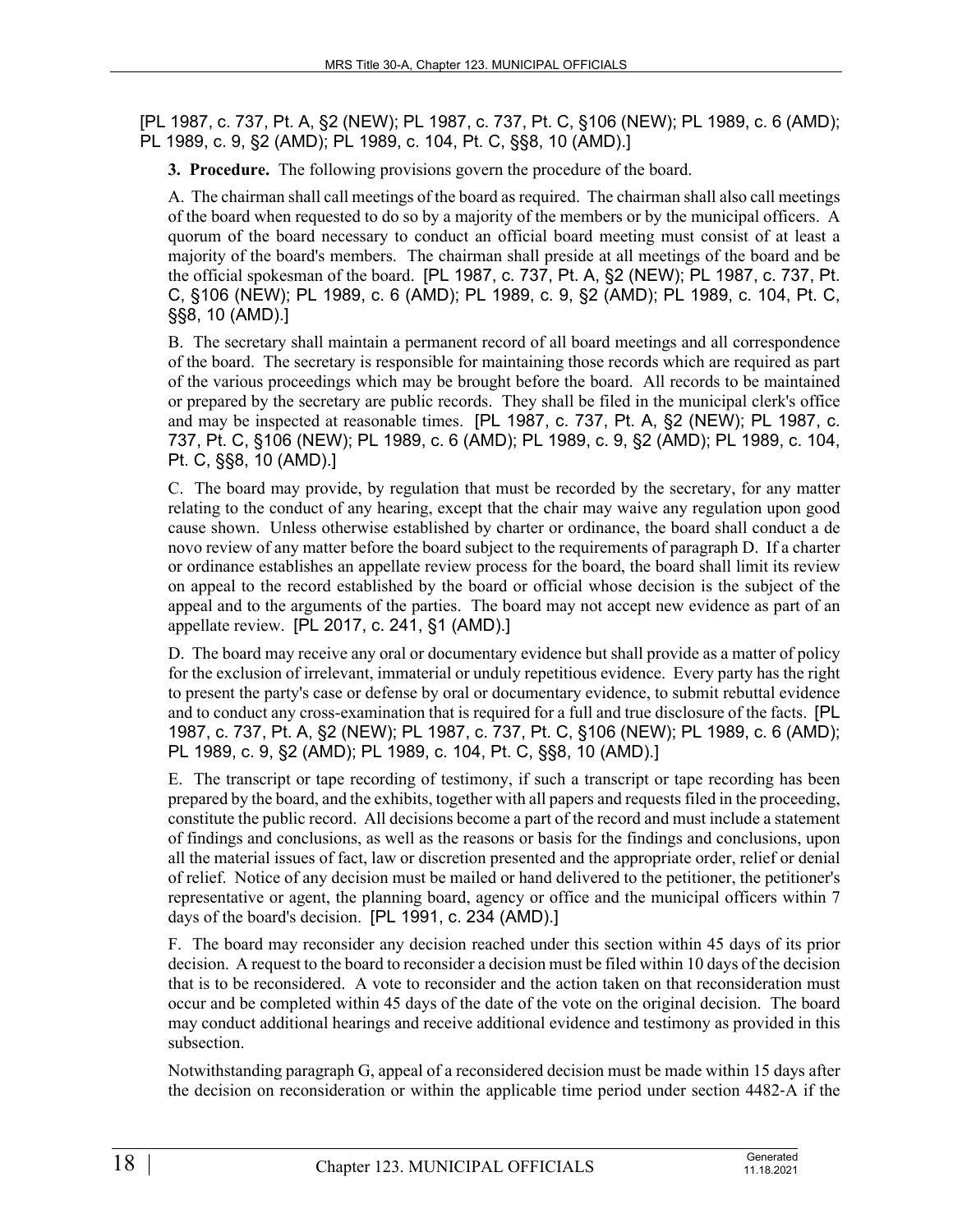final municipal review of the project is by a municipal administrative review board other than a board of appeals. [PL 2017, c. 241, §2 (AMD).]

G. Any party may take an appeal, within 45 days of the date of the vote on the original decision, to Superior Court from any order, relief or denial in accordance with the Maine Rules of Civil Procedure, Rule 80B. This time period may be extended by the court upon motion for good cause shown. The hearing before the Superior Court must be without a jury. [PL 1991, c. 234 (AMD).]

H. For purposes of this section, a decision of the board is a final decision when the project for which the approval of the board is requested has received all required municipal administrative approvals by the board, the planning board or municipal reviewing authority, a site plan or design review board, a historic preservation review board and any other review board created by municipal charter or ordinance. If the final municipal administrative review of the project is by a municipal administrative review board other than a board of appeals, the time for appeal is governed by section 4482‑A. Any denial of the request for approval by the board of appeals is considered a final decision even if other municipal administrative approvals are required for the project and remain pending. A denial of the request for approval by the board of appeals must be appealed within 45 days of the date of the board's vote to deny or within 15 days of final action by the board on a reconsideration that results in a denial of the request. [PL 2017, c. 241, §3 (NEW).]

[PL 2017, c. 241, §§1-3 (AMD).]

**4. Jurisdiction.** Any municipality establishing a board of appeals may give the board the power to hear any appeal by any person, affected directly or indirectly, from any decision, order, regulation or failure to act of any officer, board, agency or other body when an appeal is necessary, proper or required. No board may assert jurisdiction over any matter unless the municipality has by charter or ordinance specified the precise subject matter that may be appealed to the board and the official or officials whose action or nonaction may be appealed to the board. Absent an express provision in a charter or ordinance that certain decisions of its code enforcement officer or board of appeals are only advisory or may not be appealed, a notice of violation or an enforcement order by a code enforcement officer under a land use ordinance is reviewable on appeal by the board of appeals and in turn by the Superior Court under the Maine Rules of Civil Procedure, Rule 80B. Any such decision that is not timely appealed is subject to the same preclusive effect as otherwise provided by law. Any board of appeals shall hear any appeal submitted to the board in accordance with Title 28‑A, section 1054. [PL 2013, c. 144, §1 (AMD).]

## SECTION HISTORY

PL 1987, c. 737, §§A2,C106 (NEW). PL 1989, c. 6 (AMD). PL 1989, c. 9, §2 (AMD). PL 1989, c. 104, §§A24,C8,C10 (AMD). PL 1991, c. 234 (AMD). PL 2003, c. 635, §1 (AMD). PL 2013, c. 144, §1 (AMD). PL 2017, c. 241, §§1-3 (AMD).

## **SUBCHAPTER 6**

### **MUNICIPAL EMPLOYMENT**

## **§2701. Employee probation periods**

Except as specifically provided otherwise by charter or ordinance, any reference to cause and hearing in this Part only applies to an employee who has completed a reasonable probation period established by the municipality. Periods of probation may not exceed 6 calendar months or the length of time in effect in a municipality on January 1, 1984, whichever is greater, except in the case of police officers, who upon being hired shall complete an employment probationary period that lasts for at least one year after graduation from the Maine Criminal Justice Academy or the date the board waives the basic training requirement. [PL 1993, c. 744, §15 (AMD).]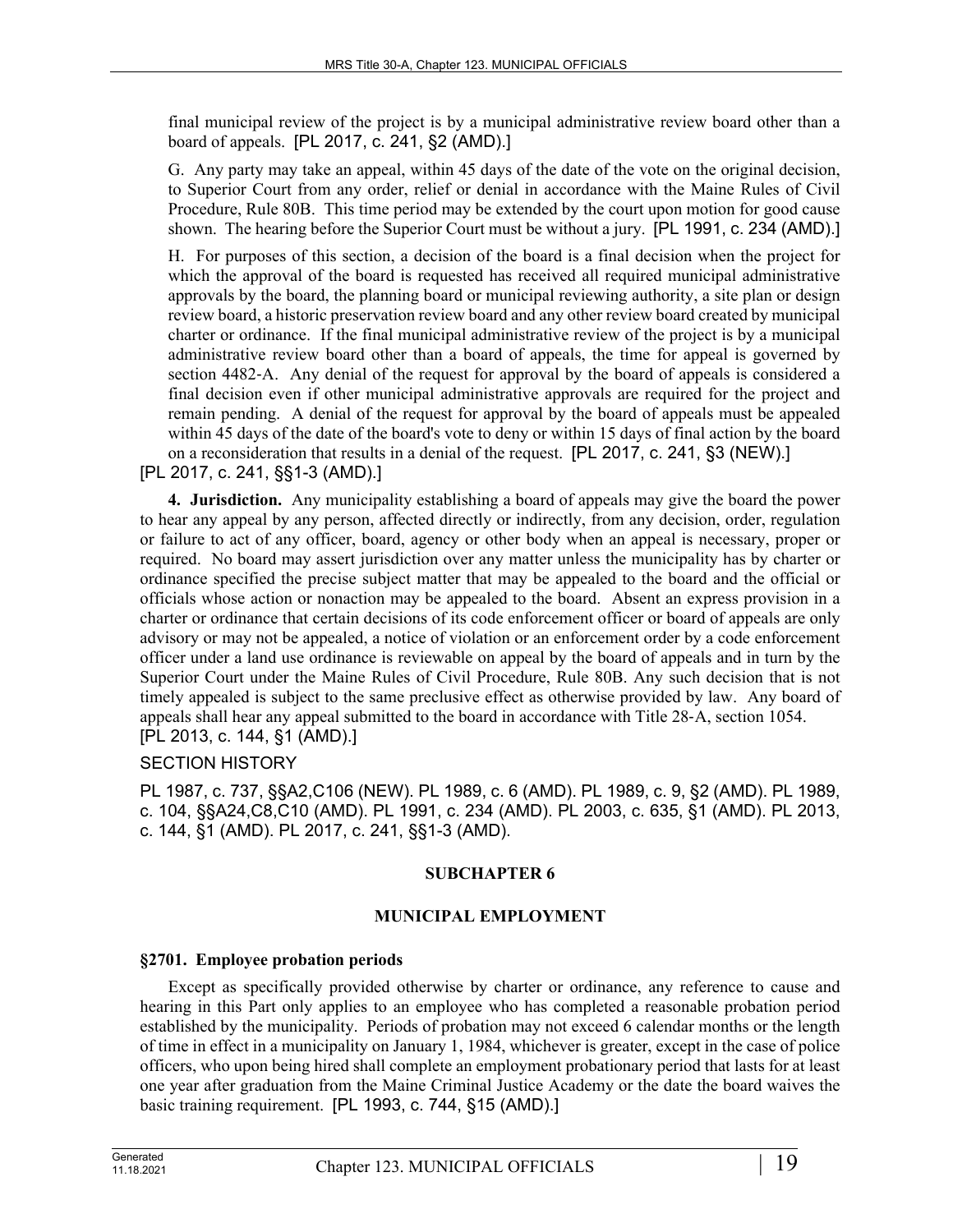## SECTION HISTORY

PL 1987, c. 737, §§A2,C106 (NEW). PL 1989, c. 6 (AMD). PL 1989, c. 9, §2 (AMD). PL 1989, c. 104, §§A25,C8,C10 (AMD). PL 1991, c. 182 (AMD). PL 1993, c. 744, §15 (AMD).

### **§2702. Personnel records**

**1. Confidential records.** The following records are confidential and not open to public inspection. They are not "public records" as defined in Title 1, section 402, subsection 3. These records include:

A. Except as provided in this paragraph, applications, resumes, letters and notes of reference, working papers, research materials, records, examinations and any other documents or records and the information they contain, solicited or prepared either by the applicant or the municipality for use in the examination or evaluation of applicants for positions as municipal employees.

(1) Notwithstanding any confidentiality provision other than this paragraph, applications, resumes and letters and notes of reference, other than those letters and notes of reference expressly submitted in confidence, pertaining to the applicant hired are public records after the applicant is hired.

(2) Telephone numbers are not public records if they are designated as "unlisted" or "unpublished" in an application, resume or letter or note of reference.

(3) This paragraph does not preclude union representatives from access to personnel records that may be necessary for the bargaining agent to carry out its collective bargaining responsibilities. Any records available to union representatives that are otherwise covered by this subsection must remain confidential and are not open to public inspection; [PL 2019, c. 451, §3 (AMD).]

B. Municipal records pertaining to an identifiable employee and containing the following:

(1) Medical information of any kind, including information pertaining to diagnosis or treatment of mental or emotional disorders;

(2) Performance evaluations and personal references submitted in confidence;

(3) Information pertaining to the creditworthiness of a named employee;

(4) Information pertaining to the personal history, general character or conduct of members of an employee's immediate family;

(5) Complaints, charges or accusations of misconduct, replies to those complaints, charges or accusations and any other information or materials that may result in disciplinary action. If disciplinary action is taken, the final written decision relating to that action is no longer confidential after the decision is completed if it imposes or upholds discipline. The decision must state the conduct or other facts on the basis of which disciplinary action is being imposed and the conclusions of the acting authority as to the reasons for that action. If an arbitrator completely overturns or removes disciplinary action from an employee personnel file, the final written decision is public except that the employee's name must be deleted from the final written decision and kept confidential. If the employee whose name was deleted from the final written decision discloses that the employee is the person who is the subject of the final written decision, the entire final written report, with regard to that employee, is public.

For purposes of this subparagraph, "final written decision" means:

(a) The final written administrative decision that is not appealed pursuant to a grievance arbitration procedure; or

(b) If the final written administrative decision is appealed to arbitration, the final written decision of a neutral arbitrator.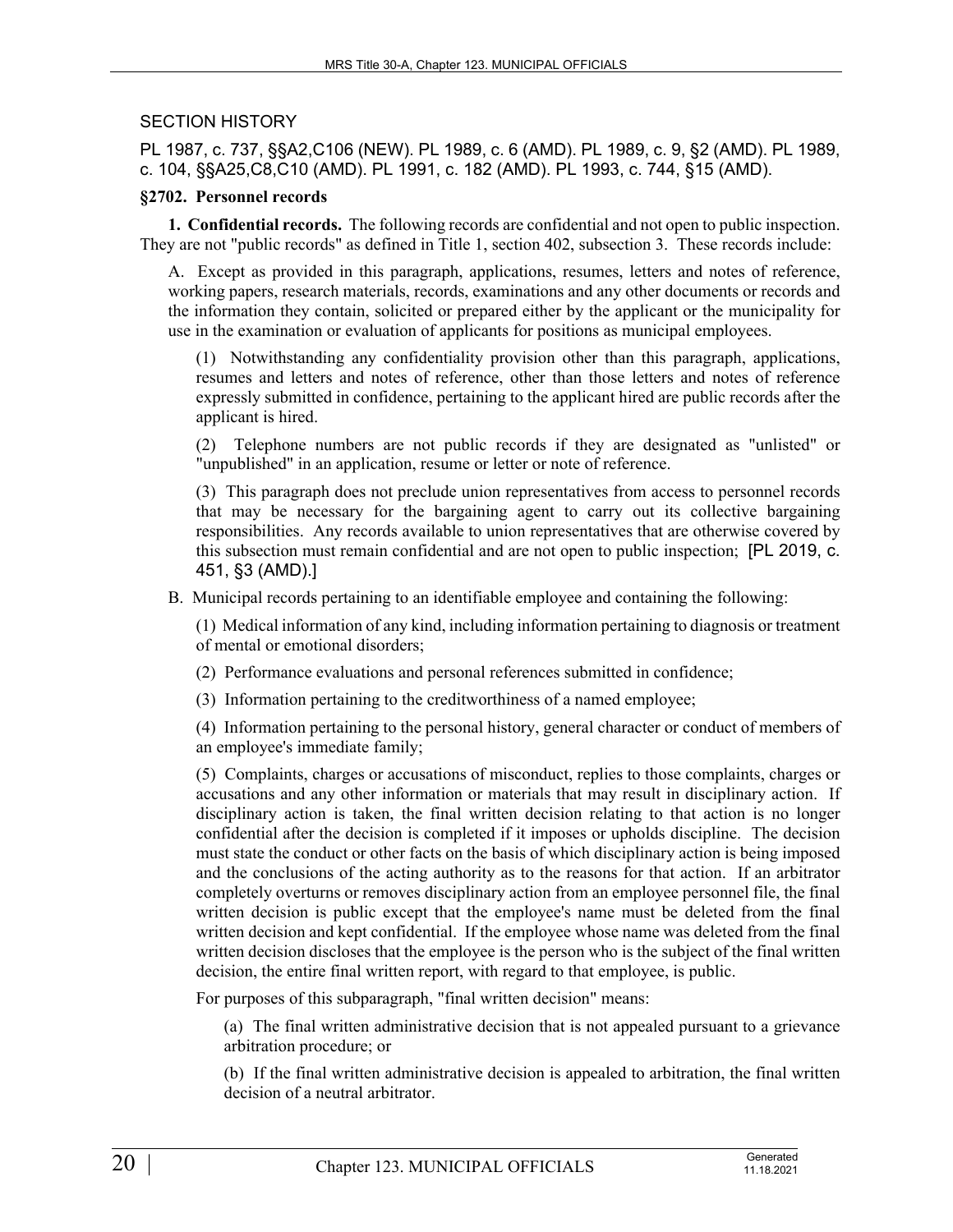A final written administrative decision that is appealed to arbitration is no longer confidential 120 days after a written request for the decision is made to the employer if the final written decision of the neutral arbitrator is not issued and released before the expiration of the 120 days; and

(6) Personal information, including that which pertains to the employee's:

(a) Age;

- (b) Ancestry, ethnicity, genetic information, national origin, race or skin color;
- (c) Marital status;

(d) Mental or physical disabilities;

(e) Personal contact information, as described in Title 1, section 402, subsection 3, paragraph O;

(f) Personal employment choices pertaining to elected payroll deductions, deferred compensation, savings plans, pension plans, health insurance and life insurance;

(g) Religion;

(h) Sex, gender identity or sexual orientation as defined in Title 5, section 4553, subsection  $9-C$ ; or

(i) Social security number.

Such personal information may be disclosed publicly in aggregate form, unless there is a reasonable possibility that the information would be able to be used, directly or indirectly, to identify any specific employee; and [PL 2019, c. 451, §3 (AMD).]

C. Other information to which access by the general public is prohibited by law. [PL 1987, c. 737, Pt. A, §2 (NEW); PL 1987, c. 737, Pt. C, §106 (NEW); PL 1989, c. 6 (AMD); PL 1989, c. 9, §2 (AMD); PL 1989, c. 104, Pt. C, §§8, 10 (AMD).] [PL 2019, c. 451, §3 (AMD).]

**1-A. Investigations of deadly force or physical force by law enforcement officer.** The name of a law enforcement officer is not confidential under subsection 1, paragraph B, subparagraph (5) in cases involving:

A. The use of deadly force by a law enforcement officer; or [PL 1991, c. 729, §7 (NEW).]

B. The use of physical force by a law enforcement officer resulting in death or serious bodily injury. [PL 1991, c. 729, §7 (NEW).]

In cases specified in paragraphs A and B, regardless of whether disciplinary action is taken, the findings of any investigation into the officer's conduct are no longer confidential when the investigation is completed and a decision on whether to bring criminal charges has been made, except that if criminal charges are brought, the findings of the investigation remain confidential until the conclusion of the criminal case.

[PL 1991, c. 729, §7 (NEW).]

**2. Employee right to review.** On written request from an employee or former employee, the municipal official with custody of the records shall provide the employee, former employee or the employee's authorized representative with an opportunity to review the employee's personnel file, if the municipal official has a personnel file for that employee. These reviews shall take place during normal office hours at the location where the personnel files are maintained. For the purposes of this subsection, a personnel file includes, but is not limited to, any formal or informal employee evaluations and reports relating to the employee's character, credit, work habits, compensation and benefits which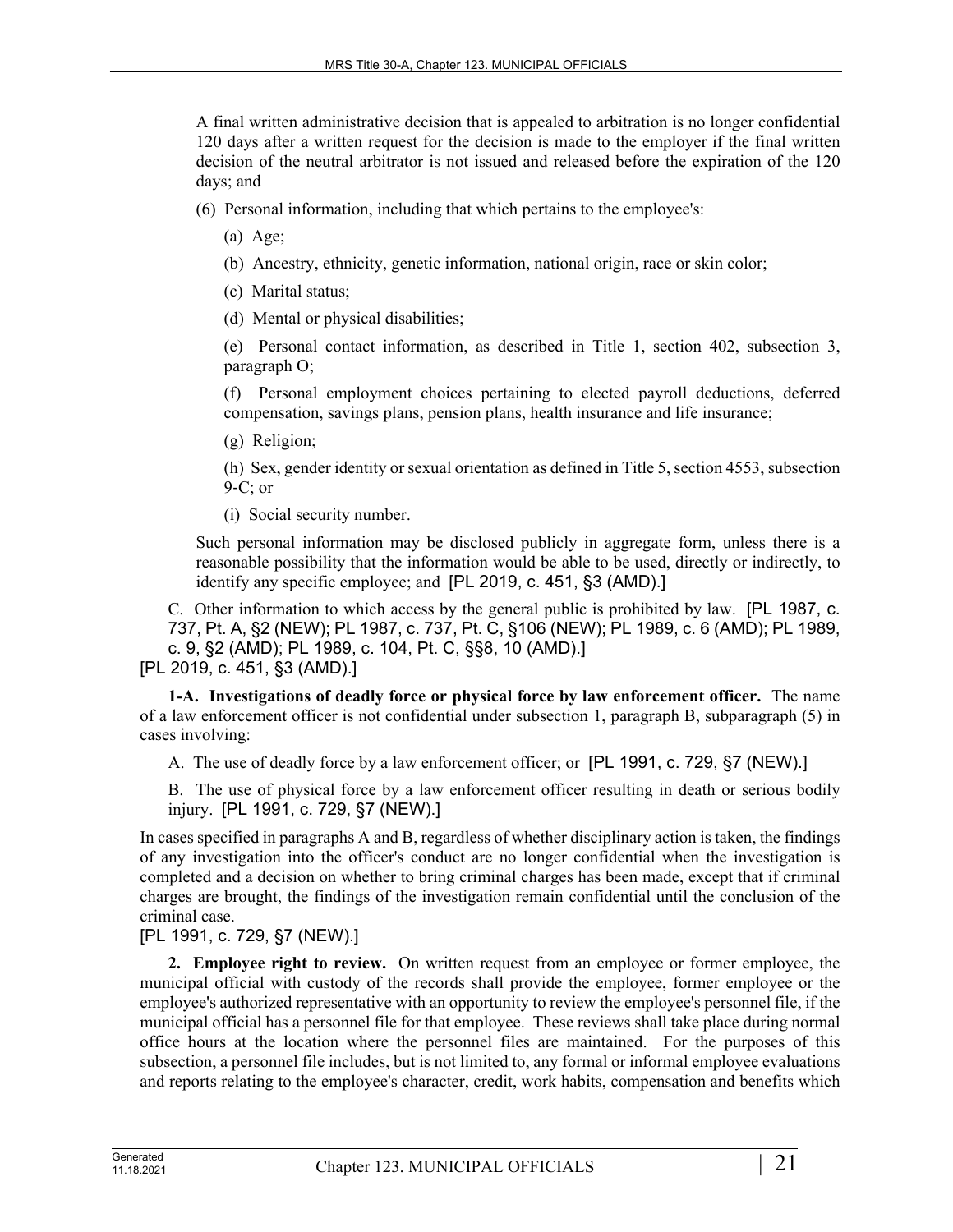the municipal official may possess. The records described in subsection 1, paragraph B, may also be examined by the employee to whom they relate, as provided in this subsection.

[PL 1987, c. 737, Pt. A, §2 (NEW); PL 1987, c. 737, Pt. C, §106 (NEW); PL 1989, c. 6 (AMD); PL 1989, c. 9, §2 (AMD); PL 1989, c. 104, Pt. C, §§8, 10 (AMD).]

**3. Constitutional obligations of a prosecutor.** Notwithstanding this section or any other provision of law, this section does not preclude the disclosure of confidential personnel records and the information contained in those records to the Attorney General, a deputy attorney general, an assistant attorney general, a district attorney, a deputy district attorney, an assistant district attorney or the equivalent departments or offices in a federal jurisdiction that are related to the determination of and compliance with the constitutional obligations of the State or the United States to provide discovery to a defendant in a criminal matter. A person or entity participating in good faith disclosure under this subsection or participating in a related proceeding is immune from criminal and civil liability for the act of disclosure or for participating in the proceeding.

[PL 2013, c. 201, §3 (NEW).]

### SECTION HISTORY

PL 1987, c. 737, §§A2,C106 (NEW). PL 1989, c. 6 (AMD). PL 1989, c. 9, §2 (AMD). PL 1989, c. 104, §§C8,10 (AMD). PL 1989, c. 402, §3 (AMD). PL 1991, c. 229, §3 (AMD). PL 1991, c. 729, §7 (AMD). PL 1997, c. 770, §3 (AMD). PL 2013, c. 201, §3 (AMD). PL 2019, c. 451, §3 (AMD).

### **§2703. Residency requirement; ordinances and collective bargaining**

PL 1989, c. 9, §2 (AMD); PL 1989, c. 104, Pt. C, §§8, 10 (AMD).]

A municipality may not enact any ordinance which requires employees to reside within the boundaries of the municipality as a condition of employment, nor may collective bargaining agreements contain these strict requirements. A municipality may negotiate collective bargaining agreements or, if the municipality does not engage in collective bargaining, enact ordinances that require employees to reside within a specified distance or a specific response time of a facility where those provisions represent a legitimate job requirement, and provided that the ordinances do not apply to employees already employed when the ordinance takes effect. [PL 1987, c. 737, Pt. A, §2 (NEW); PL 1987, c. 737, Pt. C, §106 (NEW); PL 1989, c. 6 (AMD); PL 1989, c. 9, §2 (AMD); PL 1989, c. 104, Pt. C, §§8, 10 (AMD).]

This section applies only to public employees, as defined in Title 26, section 962, subsection 6. [PL 1987, c. 737, Pt. A, §2 (NEW); PL 1987, c. 737, Pt. C, §106 (NEW); PL 1989, c. 6 (AMD); PL 1989, c. 9, §2 (AMD); PL 1989, c. 104, Pt. C, §§8, 10 (AMD).]

## SECTION HISTORY

PL 1987, c. 737, §§A2,C106 (NEW). PL 1989, c. 6 (AMD). PL 1989, c. 9, §2 (AMD). PL 1989, c. 104, §§C8,10 (AMD).

## **§2704. Mandatory retirement age prohibited**

**1. Legislative findings and intent.** The legislative findings and intent for this section are the same as the findings and intent specified in Title 5, section 4575, subsection 1. [PL 1987, c. 737, Pt. A, §2 (NEW); PL 1987, c. 737, Pt. C, §106 (NEW); PL 1989, c. 6 (AMD);

**2. Prohibition.** A municipality may not enact any ordinance or adopt any regulation which requires a municipal employee, as a condition of employment, to retire at or before a specified age or after completion of a specified number of years of service.

[PL 1987, c. 737, Pt. A, §2 (NEW); PL 1987, c. 737, Pt. C, §106 (NEW); PL 1989, c. 6 (AMD); PL 1989, c. 9, §2 (AMD); PL 1989, c. 104, Pt. C, §§8, 10 (AMD).]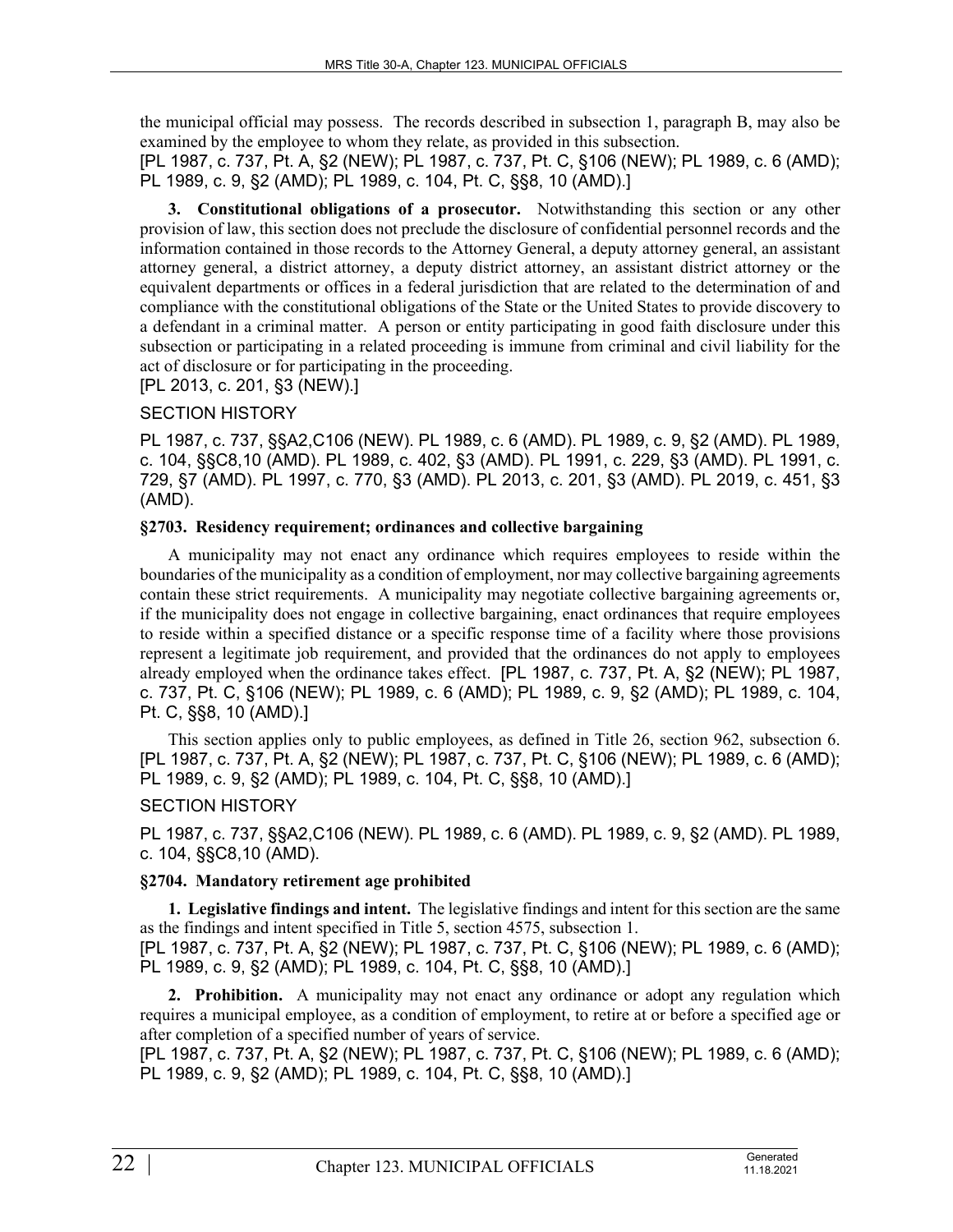**3. Criteria and standards.** A municipality may establish reasonable criteria and standards of job performance to be used for the purpose of determining when the employment of municipal employees should be terminated. These criteria and standards are subject to all of the provisions included under Title 5, section 4575, subsection 2.

[PL 1987, c. 737, Pt. A, §2 (NEW); PL 1987, c. 737, Pt. C, §106 (NEW); PL 1989, c. 6 (AMD); PL 1989, c. 9, §2 (AMD); PL 1989, c. 104, Pt. C, §§8, 10 (AMD).]

**4. Normal retirement age.** This section shall not be construed to prohibit the use of a "normal retirement age," as defined in the United States Employee Retirement Income Security Act of 1974, Public Law 93-406, as amended, in computing pension or retirement benefits, provided that normal retirement age and the accrual or awarding of pension or retirement benefits may not be used in any way to require the retirement of an employee or to deny employment to a person.

[PL 1987, c. 737, Pt. A, §2 (NEW); PL 1987, c. 737, Pt. C, §106 (NEW); PL 1989, c. 6 (AMD); PL 1989, c. 9, §2 (AMD); PL 1989, c. 104, Pt. C, §§8, 10 (AMD).]

**5. Federal requirements.** This section shall not be construed to affect or limit any power or duty relating to pension or retirement plans which the Federal Government reserves to itself.

[PL 1987, c. 737, Pt. A, §2 (NEW); PL 1987, c. 737, Pt. C, §106 (NEW); PL 1989, c. 6 (AMD); PL 1989, c. 9, §2 (AMD); PL 1989, c. 104, Pt. C, §§8, 10 (AMD).]

### SECTION HISTORY

PL 1987, c. 737, §§A2,C106 (NEW). PL 1989, c. 6 (AMD). PL 1989, c. 9, §2 (AMD). PL 1989, c. 104, §§C8,10 (AMD).

### **§2705. Municipal employee participation in disaster relief**

In order to participate in specialized disaster relief services for the American Red Cross, a municipal employee who is a certified disaster service volunteer of the American Red Cross, upon the request of the American Red Cross and with the approval of the legislative body of the municipality or the municipal officers, may: [PL 1997, c. 600, §2 (NEW).]

**1. Paid leave.** Be granted a leave not to exceed 15 days in each year without loss of pay, vacation time, sick leave or earned overtime accumulation; [PL 1997, c. 600, §2 (NEW).]

**2. Use of compensated time off.** Be granted a leave using that employee's compensated time off, with the consent of the employee; or [PL 1997, c. 600, §2 (NEW).]

**3. Combination.** Be granted a leave using a combination of paid leave and compensated time off authorized in subsections 1 and 2.

[PL 1997, c. 600, §2 (NEW).]

This section applies only to relief services related to a disaster declared by the governor of a state or territory or by the President of the United States. [PL 1997, c. 600, §2 (NEW).]

### SECTION HISTORY

PL 1997, c. 600, §2 (NEW).

The State of Maine claims a copyright in its codified statutes. If you intend to republish this material, we require that you include the following disclaimer in your publication:

*All copyrights and other rights to statutory text are reserved by the State of Maine. The text included in this publication reflects changes made through the First Special Session of the 130th Maine Legislature and is current through October 31, 2021. The text*